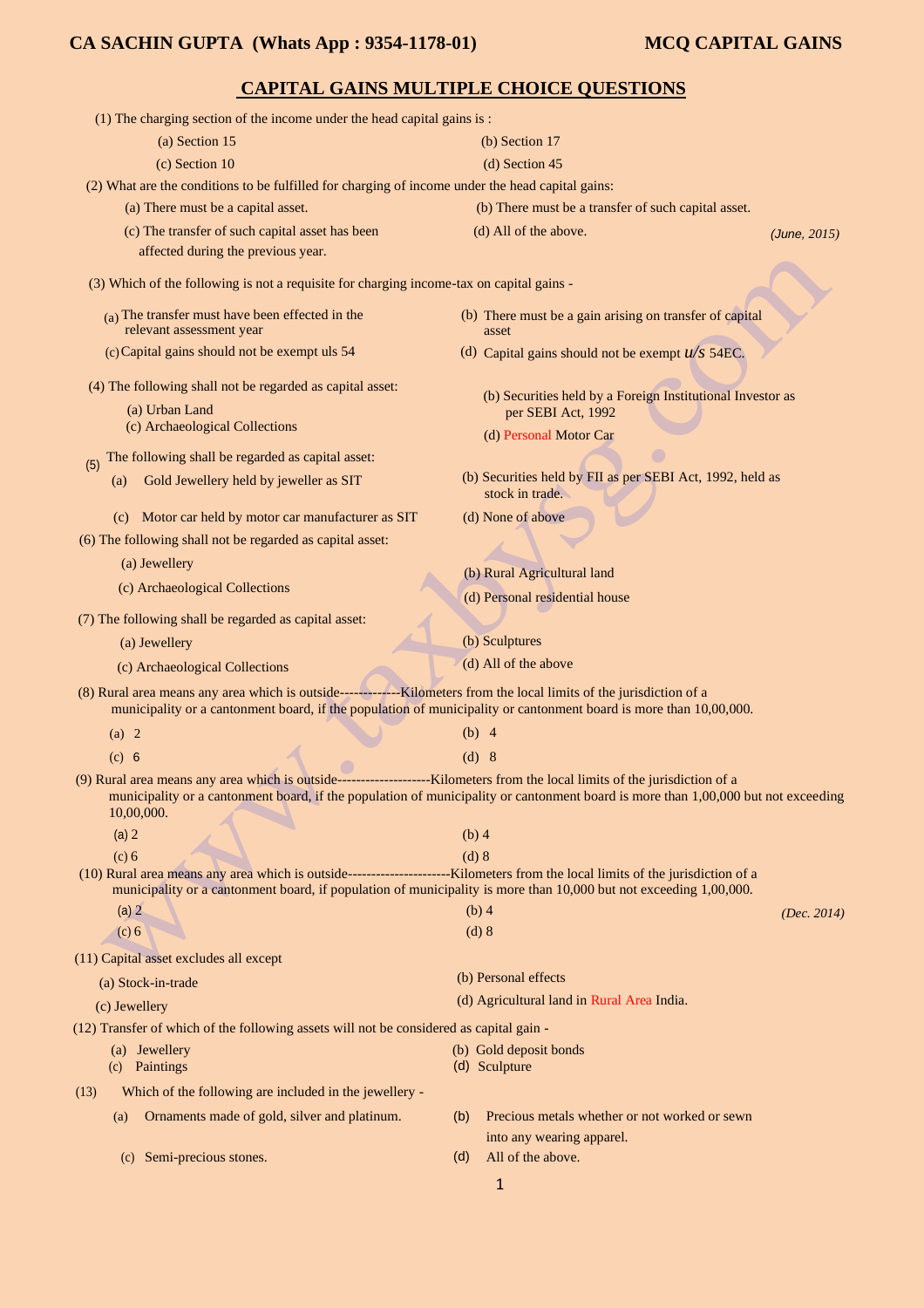| (14) Income from transfer of self-generated goodwill of a profession:                                             |                                                                                                                                                  |
|-------------------------------------------------------------------------------------------------------------------|--------------------------------------------------------------------------------------------------------------------------------------------------|
| (a) is not chargeable to tax under the head 'capital<br>gains'                                                    | (b) is chargeable to tax under the head 'capital<br>gains' as short term capital gains                                                           |
| (c) is chargeable to tax under the head 'capital<br>gains' as long term capital gains                             | $(d)$ Both $(b)$ and $(c)$                                                                                                                       |
| (15) A short term capital asset means a capital asset held by the assessee for not more than:                     |                                                                                                                                                  |
| (a) 12 months immediately preceding the month of<br>its transfer.                                                 | (b) 24 months immediately preceding the date of<br>its transfer.                                                                                 |
| 36 months immediately preceding the date of<br>(c)<br>its transfer.                                               | (d) Any of the above.                                                                                                                            |
| than-                                                                                                             | (16) In terms of section 2(42A), unlisted securities are treated as long-term capital asset, if they are held for a period of more               |
| $(a)$ 12 Months                                                                                                   | $(b)$ 36 Months                                                                                                                                  |
| $(c)$ 24 Months                                                                                                   | $(d)$ 48 Months                                                                                                                                  |
| than -                                                                                                            | (17) In terms of section 2(42A), listed securities are treated as long-term capital asset, if they are held for a period of more<br>(June, 2015) |
| $(a)$ 12 Months                                                                                                   | $(b)$ 36 Months                                                                                                                                  |
| $(c)$ 24 Months                                                                                                   | $(d)$ 48 Months                                                                                                                                  |
| (18) A Long term capital asset means a capital asset held by the assessee for more than:                          |                                                                                                                                                  |
| (a) 12 months immediately preceding the month of                                                                  | (b) 24 months immediately preceding the date of                                                                                                  |
| its transfer.                                                                                                     | its transfer.                                                                                                                                    |
| (c) 36 months immediately preceding the date of<br>its transfer.                                                  | (d) Any of the above.                                                                                                                            |
| immediately preceding the date of transfer.                                                                       | (19) In case of transfer of unlisted equity shares the asset will be treated as short-term capital asset if they are held for not                |
| $(a)$ 12 months                                                                                                   | $(b)$ 24 months                                                                                                                                  |
| $(c)$ 36 months                                                                                                   | (d) None of the above.                                                                                                                           |
| (20) Which of the following asset is a Short-term capital asset, if it is held for more than 12 months?           |                                                                                                                                                  |
| (a) Securities (other than unit) listed in recognized<br>stock exchange in India.                                 | (b) Units of mutual fund other than equity oriented<br>fund                                                                                      |
| (c) Zero coupon Bonds                                                                                             | (d) None of these                                                                                                                                |
| (21) Which of the following is a long term capital asset if held for more than 12 months but less than 36 months? |                                                                                                                                                  |
| (a) A unit of a Mutual Fund other than equity<br>oriented fund specified under section 10(23D).                   | (b) Shares of a listed company                                                                                                                   |
| (c) Shares of an unlisted company.                                                                                | (d) Gold Jewellery                                                                                                                               |
| referred to in section 47(xvii) shall be?                                                                         | (22) Cost of acquisition of a capital asset, being a unit of a business trust, allotted pursuant to transfer of share or shares as               |
| $(a)$ Nil                                                                                                         | (b) Cost of acquisition to him of the share                                                                                                      |
| (e) Cost to previous owner.                                                                                       | (d) None of the above.                                                                                                                           |
| $(23)$ Which of the following is included in the definition of transfer u/s $2(47)$ ?                             |                                                                                                                                                  |
| (a) Sale, exchange or relinquishment of the asset.                                                                | (b) Extinguishment of any rights therein.                                                                                                        |
| (e) Compulsory acquisition thereof under any law.                                                                 | (d) All of the above.                                                                                                                            |
|                                                                                                                   |                                                                                                                                                  |

(24) In the case of a capital asset, being the right to subscribe to any financial asset, which is renounced in favour of any other person, -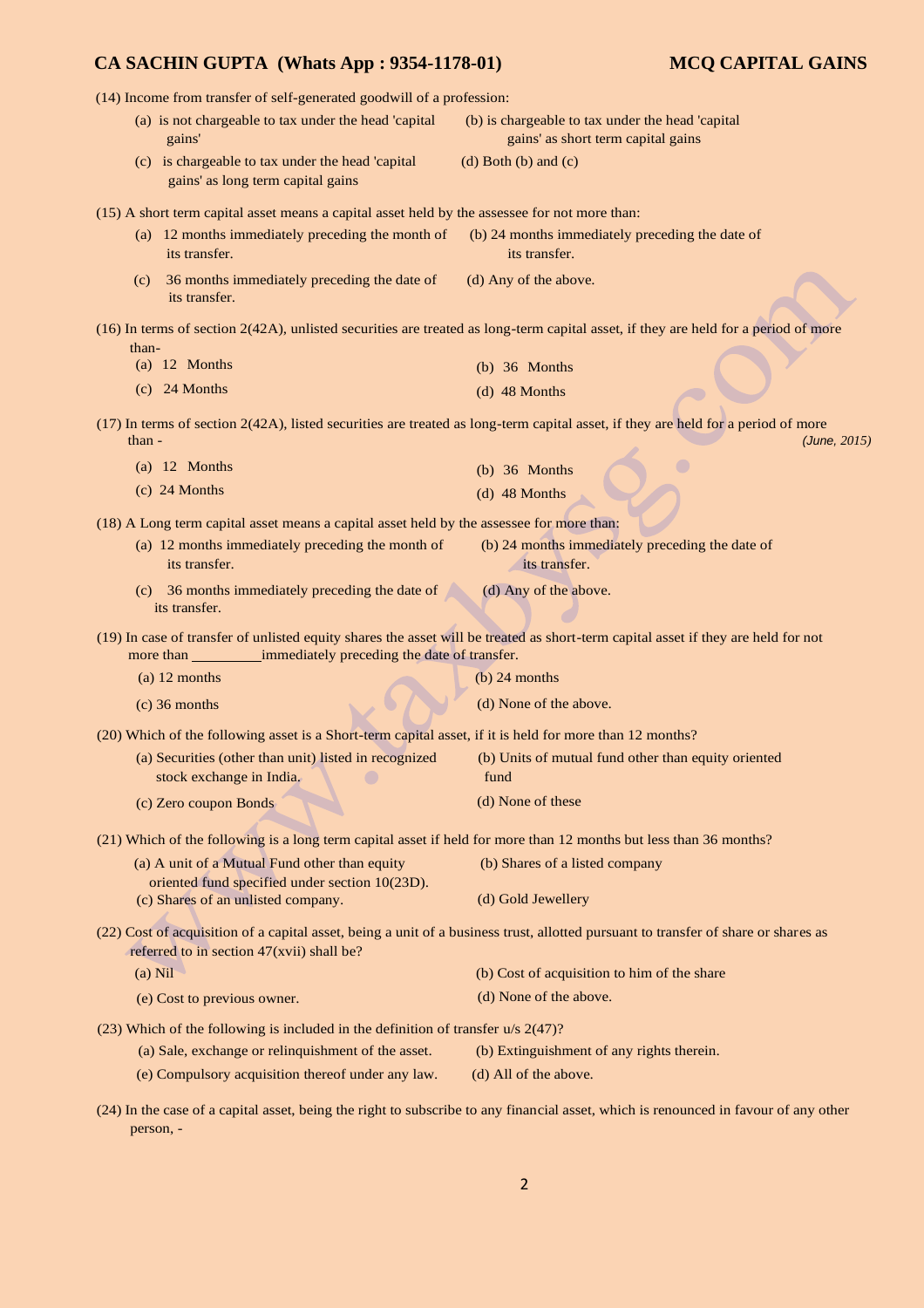- (a) The period shall be reckoned from the date of  $\qquad$  (b) the offer of such right by the company or institution, as the case may be, making such offer.
- (c) The period shall be reckoned from the date of (d) None of these. the extinguishment of such right by the company or institution, as the case may be, making such offer.
- (25) Which of the following transactions shall not be regarded as transfer as per the provisions of section 47:
	- (a) Transfer of a capital asset, being a Government (b) Compulsory acquisition thereof under any law. Security carrying a periodic payment of interest, made outside India through an intermediary dealing in settlement of securities, by a non-resident to another non-resident shall not be regarded as transfer as per IT Act.
	- (c) Extinguishment of rights in respect of capital (d) Conversion of capital asset into stock in trade. asset.

(26) Which of the following transactions shall not be regarded as transfer as per the provisions of section 47:

- (a) Any transfer of a capital asset, being share of a (b) Compulsory acquisition thereof under any law. special purpose vehicle to a business trust in exchange of units allotted by that trust to the transferor.
- (c) Extinguishment of rights in respect of capital (d) Conversion of capital asset into stock in trade asset.

(27) Which of the following transactions shall not be regarded as transfer as per the provisions of section 47:

- (a) Any distribution of capital assets on the total or (b) partial partition of a Hindu Undivided Family.
- (c) Any transfer, in a scheme of amalgamation, of a (d) capital asset by the amalgamating company to the amalgamated company if the amalgamated company is an Indian company.
- Any transfer of a capital asset by a company to its subsidiary company, if the parent company or its nominees hold the whole of the share capital of the subsidiary company, and the subsidiary company is an Indian company.
- All of the above.

(28) Which of the following transactions shall not be regarded as transfer as per the provisions of section 47:

Gold Bond Scheme, 2015, by way of or its nominees hold the whole of the share redemption, by an assessee being an individual. capital of the subsidiary company, and the

(c) Any transfer by a unit holder of a capital asset, (d) All of the above.

- being a unit or units, held by him in the consolidating plan of a mutual fund scheme, made in consideration of the allotment to him of a capital asset, being a unit or units, in the consolidated plan of that scheme of mutual fund.
- (a) Any transfer of Sovereign Gold Bond issued by (b) Any transfer of a capital asset by a company to the Reserve Bank of India under the Sovereign its subsidiary company, if the parent company subsidiary company is an Indian company.
	-
- (29) Any transfer, in a scheme of amalgamation, of a capital asset, being a share of a foreign company, referred to in the Explanation 5 to Section 9(1)(i), which derives, directly or indirectly, its value substantially from the share or shares of an Indian company, held by the amalgamating foreign company to the amalgamated foreign company, shall not be regarded as transfer as per the provisions of section 47 if:

allotment of such right by the company or institution, as the case may be, making such offer.

The period shall be reckoned from the date of the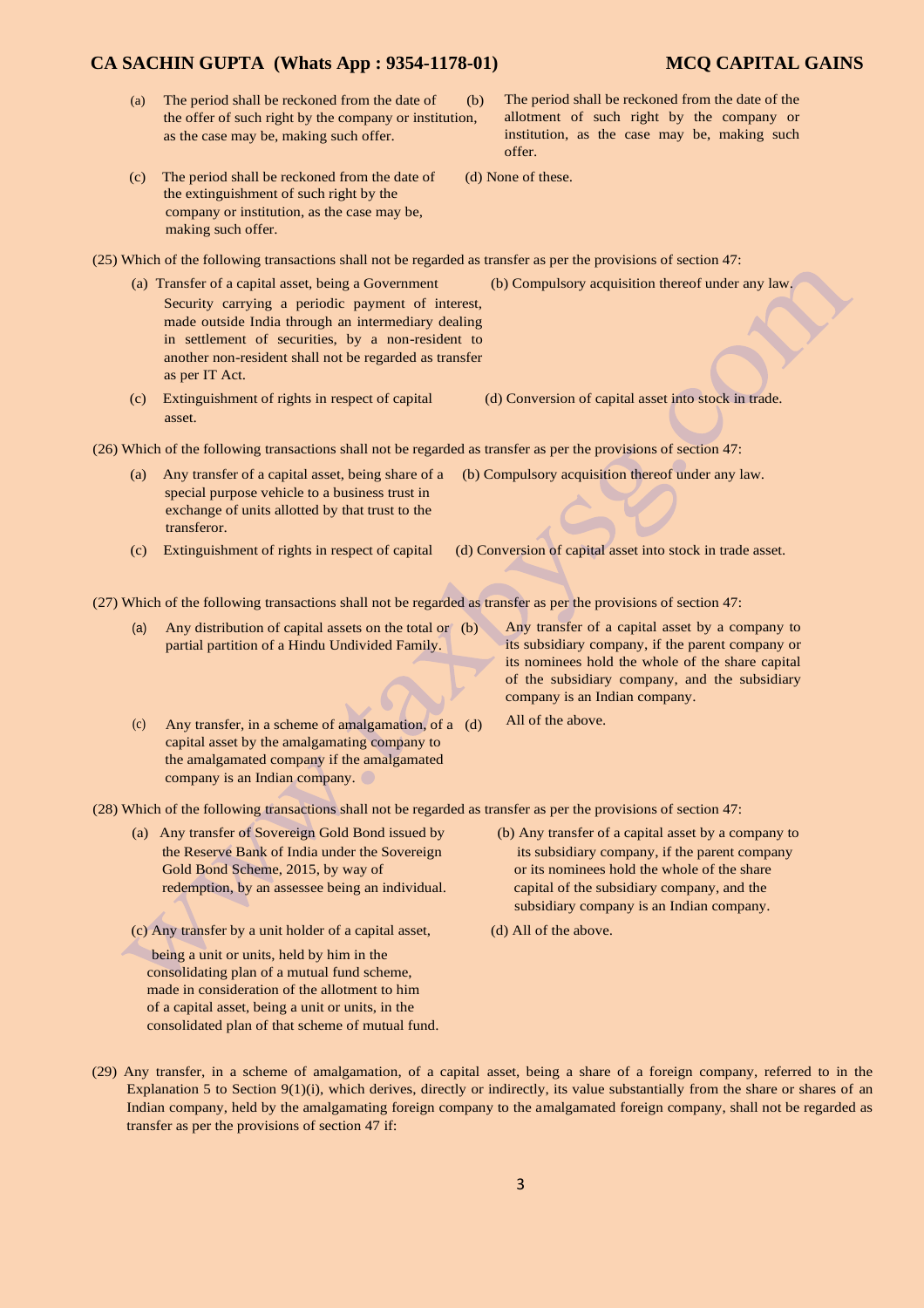- (a) at least 25% of shareholders of amalgamating (b) foreign company continue to remain shareholders of the amalgamated foreign company and such transfer does not attract tax on capital gains in the country in which the amalgamating company is incorporated
- (c) At least 75% of shareholders of amalgamating (d) foreign company continue to remain shareholders of amalgamated foreign company & such transfer attract tax on capital gains in the country in which the amalgamating company is incorporated
- at least 75% of the shareholders of the amalgamating foreign company continue to remain shareholders of the amalgamated foreign company and such transfer does not attract tax on capital gains in the country in which the amalgamating company is incorporated

at least 25% of the shareholders of the amalgamating foreign company continue to remain shareholders of the amalgamated foreign company and such transfer attract tax on capital gains in the country in which the amalgamating company is incorporated

- (30) Any transfer in a demerger, of a capital asset, being a share of a foreign company, referred to in the Explanation 5 to Section 9(1)(i), which derives, directly or indirectly, its value substantially from the share or shares of an Indian company, held by the demerged foreign company to the resulting foreign company, shall not be regarded as transfer as per the provisions of section 47 if:
	- the resulting foreign company and such the resulting foreign company and such company is incorporated company is incorporated
	- (c) The shareholders, holding not less than 25% in (d) The shareholders, holding not less than 75% in the resulting foreign company and such the resulting foreign company and such country in which the demerged foreign country in which the demerged foreign company is incorporated company is incorporated.
	- (a) The shareholders, holding not less than 75% in (b) The shareholders, holding not less than 25% in value of the shares of the demerged foreign value of the shares of the demerged foreign company, continue to remain shareholders of company, continue to remain shareholders of transfer does not attract tax on capital gains in transfer does not attract tax on capital gains in the country in which the demerged foreign the country in which the demerged foreign
		- value of the shares of the demerged foreign value of the shares of the demerged foreign company, continue to remain shareholders of company, continue to remain shareholders of transfer attract tax on capital gains in the transfer attract tax on capital gains in the
- (31) Any transfer, in a scheme of amalgamation, of a capital asset being a share or shares held in an Indian company, by the amalgamating foreign company to the amalgamated foreign company, if at least of the shareholders of the amalgamating foreign company continue to remain shareholders of the amalgamated foreign company, and such transfer does not attract tax on capital gains in the country, in which the amalgamating company is incorporated, shall not be regarded as transfer:

(a) 25% (b) 50%

(c) 75% (d) 100%

- (32) Compensation received by interim order shall be deemed to be income chargeable under the head "Capital gains" of the previous year in which \_
	- (a) The final order of such court, Tribunal or other (b) the compensation accrued authority is made.
	- (c) The appeal was first filed in such court, (d) The interim order is passed. Tribunal or other authority.
- -
- (33) Any transfer in a demerger, of a capital asset, being a share or shares held in an Indian company, by the demerged foreign company to the resulting foreign company, if the shareholders holding not less than of the demerged foreign company continue to remain shareholders of the resulting foreign company; and such transfer does not attract tax on capital gains in the country, in which the demerged foreign company is incorporated, shall not be regarded as transfer:

| (a) $75\%$ in value of the shares | (b) 75% of the number of shareholders   |
|-----------------------------------|-----------------------------------------|
| (c) $25\%$ in value of the shares | $(d)$ 25% of the number of shareholders |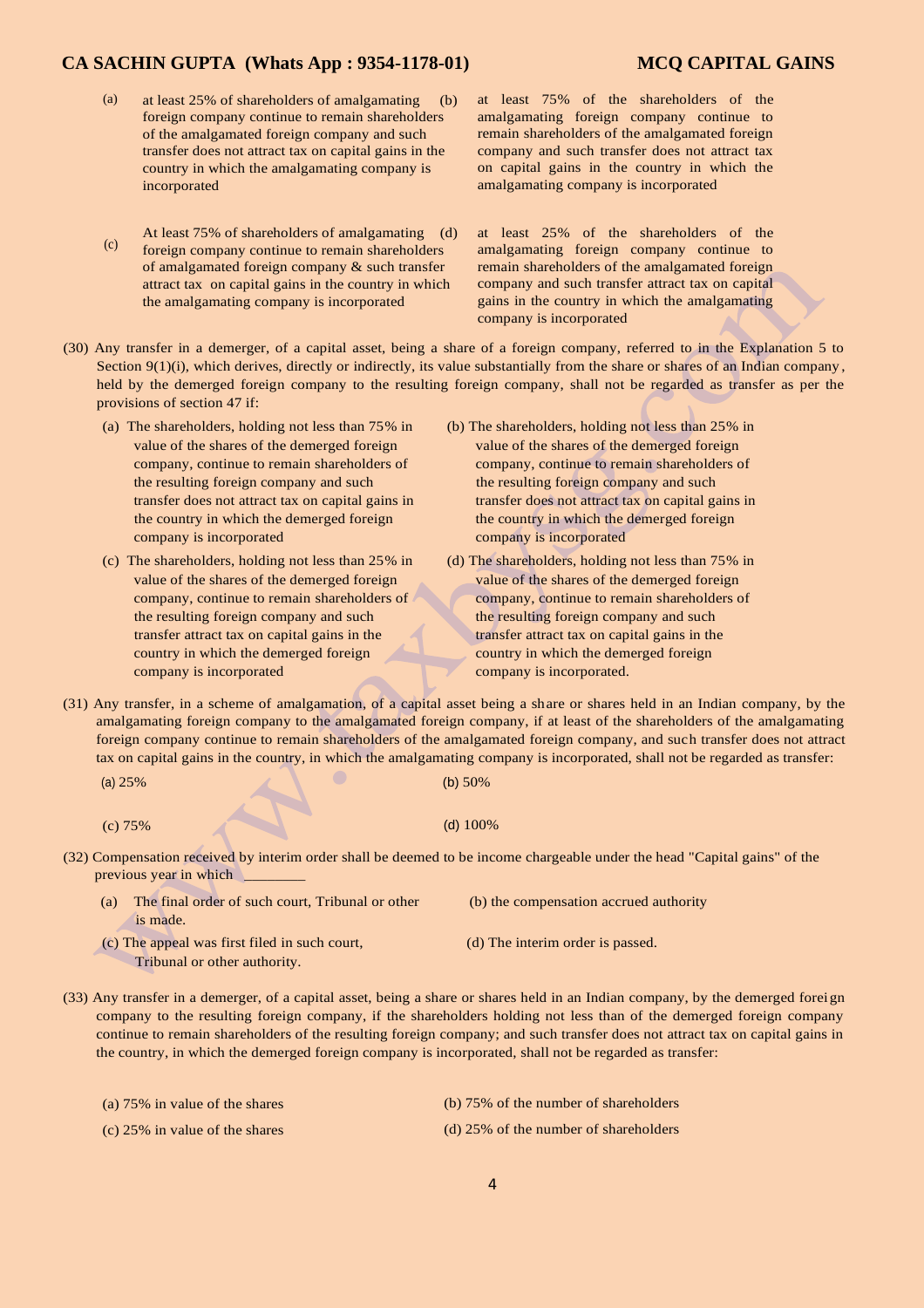(34) Which of the following conditions are to be fulfilled for the transaction not to be regarded as transfer,where a sole proprietary concern is succeeded by a company in the business carried on by it as a result of which, the sole proprietary concern sells or otherwise transfers any capital asset or intangible asset to the company.

|                   | ici mise transiers any eaprair asset or main, fore asset to the company.                                                                                                                                                                                          |     |                                                                                                   |                            |
|-------------------|-------------------------------------------------------------------------------------------------------------------------------------------------------------------------------------------------------------------------------------------------------------------|-----|---------------------------------------------------------------------------------------------------|----------------------------|
|                   | (a) All the assets and liabilities of the sole<br>proprietary concern relating to the business                                                                                                                                                                    | (b) | The shareholding of the sole proprietor in the<br>company is not less than 50 of the total voting |                            |
|                   | immediately before the succession become the                                                                                                                                                                                                                      |     | power in the company and his shareholding                                                         |                            |
|                   | assets and liabilities of the company;                                                                                                                                                                                                                            |     | continues to remain as such for a period of 5                                                     |                            |
|                   |                                                                                                                                                                                                                                                                   |     | years from the date of the succession;                                                            |                            |
| (c)               | The sole proprietor does not receive any                                                                                                                                                                                                                          | (d) | All of these.                                                                                     |                            |
|                   | consideration or benefit, directly or indirectly,                                                                                                                                                                                                                 |     |                                                                                                   |                            |
|                   | in any form or manner, other than by way of<br>allotment of shares in the company.                                                                                                                                                                                |     |                                                                                                   |                            |
|                   |                                                                                                                                                                                                                                                                   |     |                                                                                                   |                            |
|                   | be regarded as transfer -                                                                                                                                                                                                                                         |     |                                                                                                   | co-operative bank will not |
|                   | (a) Demerged, Resulting                                                                                                                                                                                                                                           |     | (b) Successor, Predecessor                                                                        |                            |
|                   | (c) Holding, Subsidiary                                                                                                                                                                                                                                           |     | (d) Subsidiary, holding                                                                           |                            |
|                   |                                                                                                                                                                                                                                                                   |     |                                                                                                   |                            |
|                   | (36) Ramesh sold his painting to National Museum for $\bar{\tau}$ 20,000 on 1-6-2019. What will be the amount of capital gain on this<br>transaction?                                                                                                             |     |                                                                                                   |                            |
|                   | $(a)$ ₹ 20,000                                                                                                                                                                                                                                                    |     | (b) ₹ 10,000                                                                                      |                            |
| $(c)$ Nil         |                                                                                                                                                                                                                                                                   |     | (d) None of these                                                                                 |                            |
|                   |                                                                                                                                                                                                                                                                   |     | <b>COMPUTATION OF CAPITAL GAINS</b>                                                               |                            |
|                   |                                                                                                                                                                                                                                                                   |     |                                                                                                   |                            |
|                   | (37) In which of the following transfer the benefit of indexation is available in case of long term capital asset:                                                                                                                                                |     |                                                                                                   |                            |
| $\left( a\right)$ | Transfer of securities by foreign institutional<br>investors u/s 115AD.                                                                                                                                                                                           | (b) | Transfer of undertaking or division in a slump<br>sale $u/s$ 50B.                                 |                            |
|                   | (c) Transfer of a foreign exchange asset by a non-<br>resident Indian uls 115D.                                                                                                                                                                                   | (d) | Transfer of equity or preference shares in a<br>company.                                          |                            |
|                   | (38) Ms. Sunita inherited a vacant site land consequent to the demise of her father on 10 <sup>th</sup> June, 1990. The land was acquired by her                                                                                                                  |     |                                                                                                   |                            |
|                   | father on 10 <sup>th</sup> April, 1970 for ₹ 40,000. The fair market value of the land on 1st April, 2001 was ₹ 60,000 and on the date of<br>inheritance, i.e., 10 <sup>th</sup> June, 1990 was $\bar{\xi}$ 2,00,000. The cost of acquisition for Ms. Sunita is - |     |                                                                                                   | (June 2016)                |
|                   |                                                                                                                                                                                                                                                                   |     | $(b)$ Nil                                                                                         |                            |
| (a)               | ₹ $10,000$                                                                                                                                                                                                                                                        |     | $(d)$ ₹ 2,00,000                                                                                  |                            |
| (c)               | ₹60,000                                                                                                                                                                                                                                                           |     |                                                                                                   |                            |
|                   | (39) Neerja owns a house of $\bar{\tau}$ 20,00,000, which he transfers for $\bar{\tau}$ 22,00,000 to Kamlesh on 5-4-2019. What will be the full value of<br>consideration?                                                                                        |     |                                                                                                   |                            |
|                   | $(a)$ ₹ 22,00,000                                                                                                                                                                                                                                                 |     | (b) ₹ 20,00,000                                                                                   |                            |
|                   | $(c)$ ₹ 2,00,000                                                                                                                                                                                                                                                  |     | $(d)$ Nil                                                                                         |                            |
|                   | (40) Cost of Acquisition in case of bonus shares allotted before 1-4-2001 will be:                                                                                                                                                                                |     |                                                                                                   |                            |
| $(a)$ Nil         |                                                                                                                                                                                                                                                                   |     | (b) FMV as on $1-4-2001$                                                                          |                            |
|                   |                                                                                                                                                                                                                                                                   |     |                                                                                                   |                            |
|                   | $(c)$ ₹ 10,000                                                                                                                                                                                                                                                    |     | (d) Cost of Original shares on the basis of which<br>bonus shares are allotted.                   |                            |
|                   | (41) Cost of acquisition in case of bonus shares allotted after 1-4-2001 will be-                                                                                                                                                                                 |     |                                                                                                   | (Dec. 2014)                |
|                   | (a) Face value on the date of allotment                                                                                                                                                                                                                           |     | $(b)$ Nil                                                                                         |                            |
|                   | (c) Market value as on $1-4-2001$                                                                                                                                                                                                                                 |     | (d) Current market value.                                                                         |                            |
|                   |                                                                                                                                                                                                                                                                   |     |                                                                                                   |                            |

(42) Compute the capital gains for AY 2020-21 if Mr. Ram, a property dealer, sells a commercial plot of land on 1-3-2020 for ₹ 50,00,000 lakhs which was acquired by him on 1-8-2017 for ₹ 25,00,000 for selling of offices constructed therein. He had incurred land development charges of  $\bar{\tau}$  10,00,000 on 1-10-2017. He incurred  $\bar{\tau}$  1,00,000 for selling the plot of land.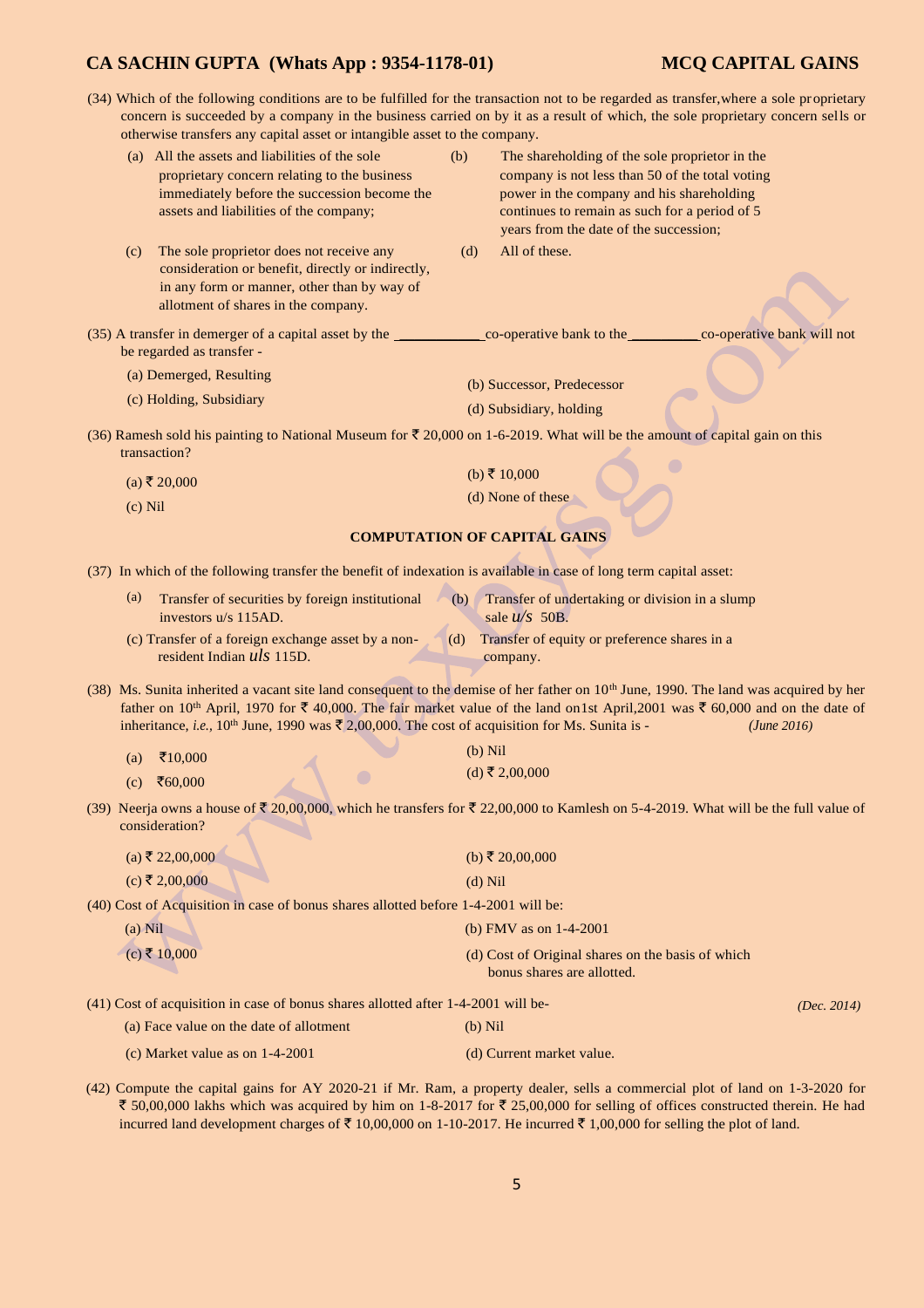## **CA SACHIN GUPTA (Whats App : 9354-1178-01) MCQ CAPITAL GAINS**  (a) Nil (c) 14,00,000 (b) 15,00,000 (d) 25,00,000 (43) Compute the capital gains for assessment year 2020-21 if Mr. R sells his personal motorcar on 11-4-2019 for  $\bar{\mathfrak{r}}$  2,55,000, which was acquired on 31-1-2018 for  $\bar{\mathfrak{c}}$  6,50,000. The expenses on transfer are 2% of selling price. (a) Nil (b) 3,95,000  $(c)$   $\overline{\xi}$  3,82,000 (d) 4,00,100 (44) Compute the capital gains for assessment year 2020-21 if Mr. K sells his personal Jewellery on 11-4-2019 for  $\bar{\tau}$  12,50,000, which was acquired on 31-1-2018 for  $\bar{\tau}$  6,50,000. The expenses on transfer are 2% of selling price. The capital gains chargeable to tax for Assessment Year 2020-21. (a) Nil (b) 5,75,000  $(c) \bar{z} 6,00,000$  (d) 6,25,000 (45) Compute the capital gains for assessment year 2020-21 if Mr.X sells shares of unlisted company on 11-3-2020 for  $\bar{\tau}$  12,50,000, which was acquired on 31-1-2019 for  $\bar{\tau}$  6,50,000. The expenses on transfer are 2% of selling price. The capital gains chargeable to tax for assessment year 2020-21. (a) Nil (b)  $5,75,000$  $(c) \bar{z} 6,00,000$  (d) 6,25,000 (46) A owns a capital asset which was purchased by him on 1-5-1989 for  $\bar{\tau}$  3,00,000. The market value of the said asset as on 1-4-2001 was  $\bar{\xi}$  4,00,000. The said asset was sold for  $\bar{\xi}$  48,00,000 during the year. Compute the capital gain for the assessment year 2020-21. (Cost inflation index for F.Y. 01-02= 100, and 2019-20 = 289)  $(a)$  ₹ 36,44,000 (b) ₹ 48,00,000 (b) ₹ 48,00,000 (c) ₹ 45,00,000 (d)  $\bar{x}$  44,00,000 (d)  $\bar{x}$  44,00,000 (47) On 15<sup>th</sup> November, 2019, Mohan sold 1 kg. of gold, the sale consideration of which was  $\bar{\tau}$  6,00,000. He had acquired the gold on 11<sup>th</sup> December, 1998 for  $\bar{\tau}$  64,000. Fair market value of 1 kg. Gold on 1<sup>st</sup> April, 2001 was  $\bar{\tau}$  62,000. The amount of capital gains chargeable to tax for the assessment year 2020-21 shall be - *(Dec. 2014)*  (a) ₹ Nil  $(c)$  ₹ 4,25,040  $(b)$ ₹ 6,00,000  $(d)$ ₹4,26,400 (48) A owns a capital asset which was purchased by him on 1-5-1999 for  $\bar{\tau}$  4,00,000. The market value of the said asset as on 1-4-01 was ₹3,00,000. The said asset was sold for ₹48,00,000 during the year. Compute the capital gain for the assessment year 2020-21. (Cost inflation index for F.Y.  $01-02=100$  and  $2019-20=289$ ) (a)  $\bar{\xi}$  36,44,000 (b)  $\bar{\xi}$  44,00,000  $(c)$  ₹ 45,00,000 (d) ₹ 17,28,000 (49) A owns a capital asset which was purchased by him on 15-04-2001 for  $\bar{\mathfrak{c}}$  4,00,000. The market value of the said asset as on 1-4-2001 was  $\bar{\xi}$  5,00,000. The said asset was sold for  $\bar{\xi}$  48,00,000 during the year. Compute the capital gain for the assessment year 2020-21. (Cost inflation index for F.Y. 2001-02= 100, 2019-20 = 289) (a)  $\bar{\tau}$  33,55,000 (b)  $\bar{\tau}$  48,00,000  $(c)$  ₹ 43,00,000 (d) ₹ 15,57,000 (50) Mrs. R sells a plot of land on 21-11-2019 for  $\bar{\tau}$  50,00,000. She inherited the plot from her grandfather on 01-04-2002. Her grandfather had acquired the plot on 01-03-2001 for  $\bar{\xi}$  50,000. The FMV of the plot as on 01-04-2001 was  $\bar{\xi}$  35,000. Compute the capital gains. (Cost inflation index for F.Y. 2001-02=  $100$ , 2002-03 = 105 and 2019-20 = 289)  $(a)$  ₹ 34,45,530 (c) ₹ 49,65,000 (b)  $\overline{5}$  49,50,000 (d) ₹ 48,66,872

(51) Mrs. Reshma sells a capital asset on 21-11-2019 for  $\bar{\tau}$  50,00,000. She inherited the capital asset from her father on 01-04-2016. Her father had acquired the plot on 10-04-2002 for  $\bar{\tau}$  5,00,000. Reshma has incurred  $\bar{\tau}$  1,00,000 on improvement of such asset on 15-05-2016. Compute the capital gains. (Cost inflation index for 2002-03 = 105, 2016-17 = 264 and 2019-20 = 289)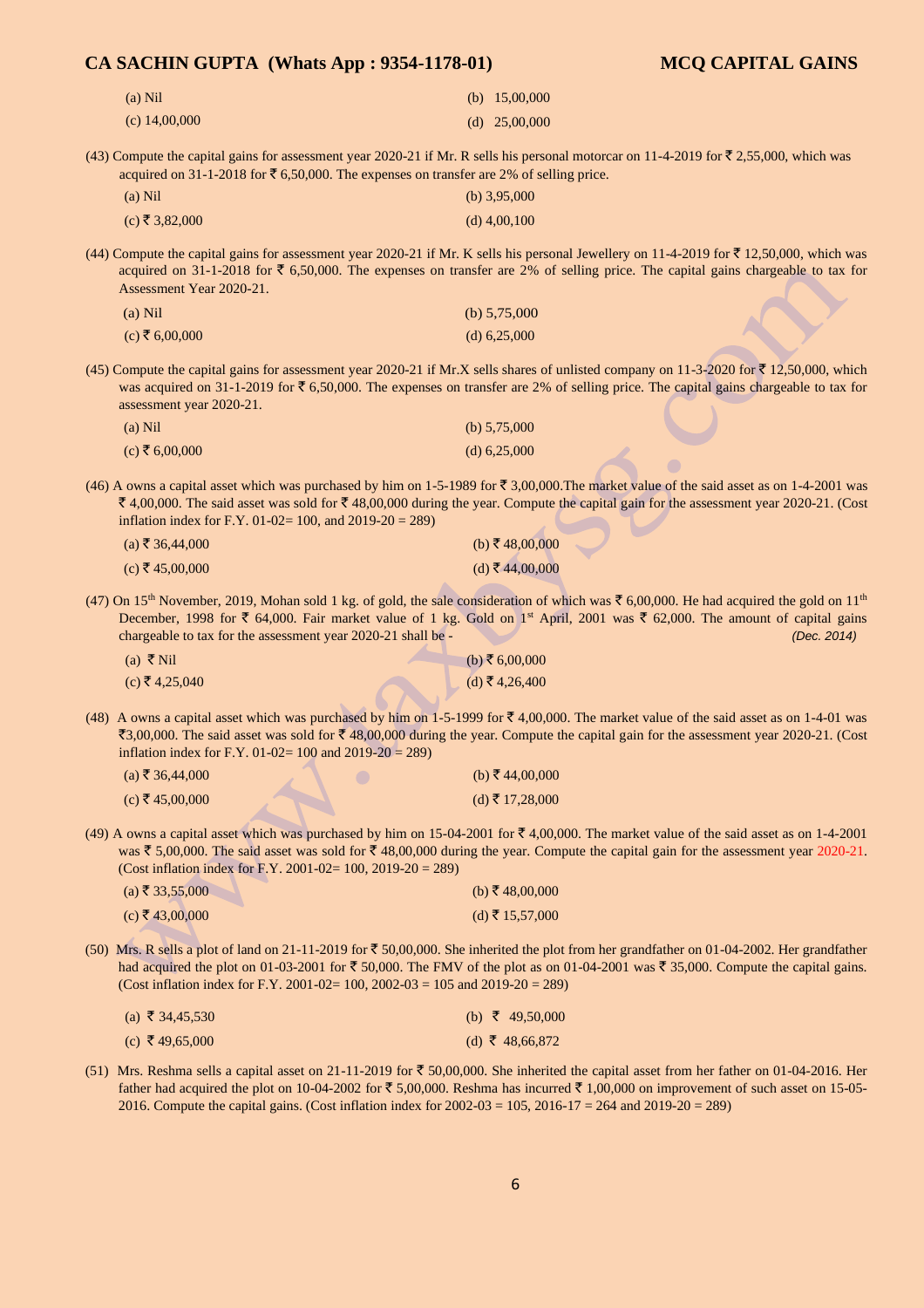| $(a)$ ₹35,14,340                                                                                                | (b) ₹44,00,000                                                                                                                                                                                                                                                                                                             |
|-----------------------------------------------------------------------------------------------------------------|----------------------------------------------------------------------------------------------------------------------------------------------------------------------------------------------------------------------------------------------------------------------------------------------------------------------------|
| $(c)$ ₹45,00,000                                                                                                | $(d)$ ₹49,00,000                                                                                                                                                                                                                                                                                                           |
| benefit is not available. In which of the following cases, indexation benefit is allowed?                       | (52) Indexation benefit on Cost of acquisition is available on the long term capital asset. However, in certain cases, indexation                                                                                                                                                                                          |
| (a) Debentures issued by a company                                                                              | (b) Self generated goodwill of a business                                                                                                                                                                                                                                                                                  |
| (c) Bonus shares allotted on 1-4-2001                                                                           | (d) Jewellery                                                                                                                                                                                                                                                                                                              |
| $2019 - 20 = 289$                                                                                               | (53) Mr. Sanjay sells the goodwill of his profession on 20-01-2019 for ₹38,00,000. It was self-generated by him and he incurred cost of<br>improvement thereof for $\overline{5}5,55,000$ on 1-4-2016. Compute his taxable gains. (Cost inflation index for F.Y. 2016-17 = 264 and                                         |
| $(a)$ ₹38,00,000                                                                                                | (b) ₹32,45,000                                                                                                                                                                                                                                                                                                             |
| $(c)$ Nil                                                                                                       | (d) ₹32,14,106                                                                                                                                                                                                                                                                                                             |
| 2020. Which type of gains is it?                                                                                | (54) XYZ Ltd. allotted sweat equity shares to his employee X at a concessional rate on 31-5-2019. A transfers these shares on 31-3-                                                                                                                                                                                        |
| (a) Long term capital gain                                                                                      | (b) Short term capital gain                                                                                                                                                                                                                                                                                                |
| (c) Middle term capital gain                                                                                    | (d) None of these                                                                                                                                                                                                                                                                                                          |
|                                                                                                                 | <b>CAPITAL GAINS IN SPECIAL CASES</b>                                                                                                                                                                                                                                                                                      |
| taxable Capital gains (Cost inflation index for F.Y. 2014-15 = 240, 2017-18 = 272, 018-19 = 280, 2019-20 = 289) | (55) Arman converts his plot of land purchased in July, 2014 for ₹8,00,000 into stock-in-trade on 31 <sup>st</sup> March, 2019. The fair market<br>value as on 3 <sup>1st</sup> March, 2019 was ₹11,90,000. The stock-in-trade was sold ₹12,25,000 in the month of January 2020. Find out the                              |
| (a) ₹2,56,667                                                                                                   | (b) ₹4,25,000                                                                                                                                                                                                                                                                                                              |
| (c) $\bar{z}$ 1,81,433                                                                                          | (d) ₹35,000                                                                                                                                                                                                                                                                                                                |
| Capital gains (Cost inflation index for F.Y. 2016-17 = 264, 2017-18 = 272, 2018-19 = 280, 2019-20 = 289 )       | (56) Arnav converts his plot of land purchased in July, 2016 for ₹80,000 into stock-in-trade on 31 <sup>st</sup> March, 2018. The fair market value<br>as on 31stMarch, 2018 was $\bar{\mathcal{L}}$ 2,00,000. The stock-in-trade was sold $\bar{\mathcal{L}}$ 2,25,000 in the month of January 2020. Find out the taxable |
| ₹1,20,000<br>(a)                                                                                                | (b) ₹1,25,000                                                                                                                                                                                                                                                                                                              |
| (c) ₹ Nil                                                                                                       | (d) ₹25,000                                                                                                                                                                                                                                                                                                                |
| October 2019 as his capital contribution (amount in $\bar{\tau}$ ) -                                            | (57) A and B formed a partnership firm. Just after formation of the partnership, A brought the following assets into the firm on $13th$                                                                                                                                                                                    |
| Particulars<br>A.                                                                                               | Gold                                                                                                                                                                                                                                                                                                                       |

| Particulars                                                                                        | Gold          |
|----------------------------------------------------------------------------------------------------|---------------|
| Market value of the property on the date of transfer                                               | 5,00,000      |
| Amount recorded in the books of firm                                                               | 6,20,000      |
| Actual cost                                                                                        | 3,36,000      |
| Date of acquisition                                                                                | 15-10-2017    |
| Find out the taxable Capital gains (Cost inflation index for F.Y. 2017-18 = 272 and 2019-20 = 289) |               |
| $(a)$ ₹1,64,000                                                                                    | (b) ₹2,84,000 |
|                                                                                                    |               |

(58) XYZ a partnership firm was dissolved on 1-5-2019. A machine acquired on 1-5-2011 for  $\bar{\mathfrak{r}}2,00,000$  was distributed amongst the partners for  $\bar{\tau}1,00,000$ . The Fair Market Value of this machine on that date was  $\bar{\tau}2,50,000$ . What will the full value of consideration of this machine?

| $(a) \xi$ 2,00,000 | (b) ₹1,00,000 |  |
|--------------------|---------------|--|
| (c) ₹2,50,000      | $(d)$ Nil     |  |

 $(c)$  ₹1,29,606 (d)  $\overline{z}$ 2,49,606

(59) Mr. X and Mr. Y are members of XY' Associates', an AOP. XY & Associates was dissolved on 14th February, 2020 and the following assets were distributed to the members *(amounts in* $\bar{z}$ ) -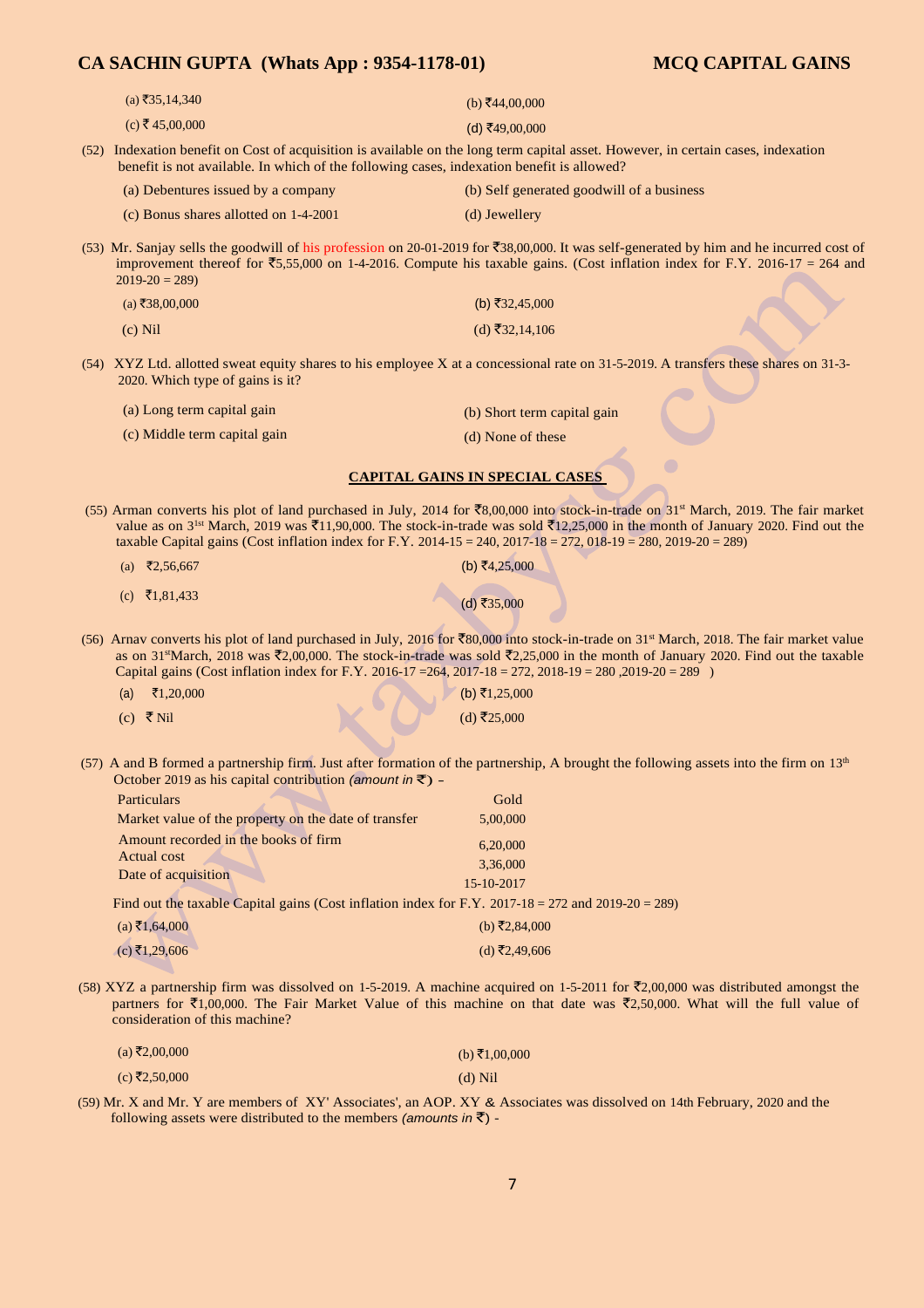| <b>Particulars</b>                   | Gold (given to Mr. X) |
|--------------------------------------|-----------------------|
| FMV as on 14th February, 2020        | 8,00,000              |
| Amount recorded in agreement of sale | 8,50,000              |
| Cost of acquisition                  | 1,45,000              |
| Date of acquisition                  | 01-04-1995            |
| FMV of the asset as on 1-4-2001      | 1,50,000              |

Find out the taxable Capital gains (Cost inflation index for F.Y.2001-02= 100 and 2019-20 = 289)

| $(a)$ Nil      | (b) ₹4,44,000  |
|----------------|----------------|
| (c) ₹ 6,55,000 | (d) ₹ 3,66,500 |

(60) The Government compulsorily acquired the land of Mr. X on 24-5-2016. The Government fixed his consideration at  $\bar{z}$  5,00,000 half of which was received by X on 23-6-2018 and rest of the amount was paid to X in the year 2019-20. What will be the assessment year of chargeability of the capital gain to X?

| (a) $2017 - 18$ | (b) $2018-19$ |
|-----------------|---------------|
| (c) $2019-20$   | (d) $2020-21$ |

(61) If in the above case government enhanced the compensation by  $\overline{z}$  2,00,000 in the year 2019-20 what will be the previous year of chargeability of enhanced compensation?

| (a) $2017 - 18$ | (b) $2018-19$  |
|-----------------|----------------|
| (c) $2019-20$   | (d) $2020-21'$ |

(62) The house property of Ram is compulsorily acquired by the Government for  $\overline{(}20,00,000$  vide Notification issued on 12th March 2018. Ram has purchased the house in 2001-02 for  $\bar{\tau}$  2,00,000. The compensation is received on 15<sup>th</sup> April 2019. Find out the taxable Capital gains (Cost inflation index for F.Y. 2001-02= 100, 2017-18 =272 and 2019-20 =289)

| $(a)$ ₹ 18,00,000 | (b) ₹ 14,56,000 |
|-------------------|-----------------|
| $(c)$ Nil         | (d) ₹ 14,40,000 |

(63) Ms. Vasudeva purchased 10,000 equity shares of Ramu Co. Pvt. Ltd. on  $1-4$ -2001 for  $\bar{\tau}$  50,000. The company was wound up on 31-07-2018. She received assets having market value  $\bar{2}15,00,000$  on liquidation on 15-12-2019. Her share in accumulated profits was ₹ 2,00,000. The taxable capital gains in her hands will be (Cost inflation index for F.Y.2001-02 = 100, 2018-19 = 280, 2019-20 = 289)

(a)  $\bar{\tau}$  11,60,000 (b)  $\bar{\tau}$  15,00,000 (c) Nil (d)  $\bar{\tau}$  13,60,000

(64) XYZ Ltd. an listed company bought back 10,000 shares (face value  $\bar{\tau}$  10 per share, issued on 1-4-2015) from its shareholders on 15-04-2019 for  $\bar{\tau}$  60 per share. Find out the taxable Capital gains (Cost inflation index for F.Y. 2015-16 = 254 and 2019-20 = 289)

| $(a)$ ₹ 5,00,000 | (b) ₹ 6,00,000 |
|------------------|----------------|
| $(c)$ Nil        | (d) ₹4,86,220  |

(65) A owns a house property which was purchased by him on 1-5-1997 for  $\bar{\tau}$  3,00,000.

The said property was destroyed by fire on 3-4-2018 and A received a sum of  $\overline{5}$  50,00,000 from the insurance company during p/y 19/20. The market value of the above property as on 1-4-2001 was  $\bar{\tau}$  4,00,000.

Compute the capital gain for the assessment year 2020-21. (Cost inflation index for F.Y. 2001-02= 100, 2017-18 = 272, 2018-19  $=280, 2019-20 = 289$ 

| $(a)$ ₹38,80,000 | $(b)$ Nil       |
|------------------|-----------------|
| (c) ₹ 46,00,000  | (d) ₹ 12,57,000 |

(66) X owns two machineries eligible for depreciation at the rate of 15%. The WDV of these machines as on 1-4-2019 was  $\bar{\tau}$  25,000 and  $\bar{\xi}$  40,000 respectively. No other asset was acquired in this block during the year. One of these machines were sold during the previous year for  $\overline{\xi}$  75,000. Compute the capital gain.

(a) Short term capital gain of  $\bar{\tau}$  10,000 (b) Short term capital loss of  $\bar{\tau}$  10,000

(c) Long term capital gain of  $\bar{\tau}$  10,000 (d) No capital gain as depreciation would be allowed on one of the machines left with X.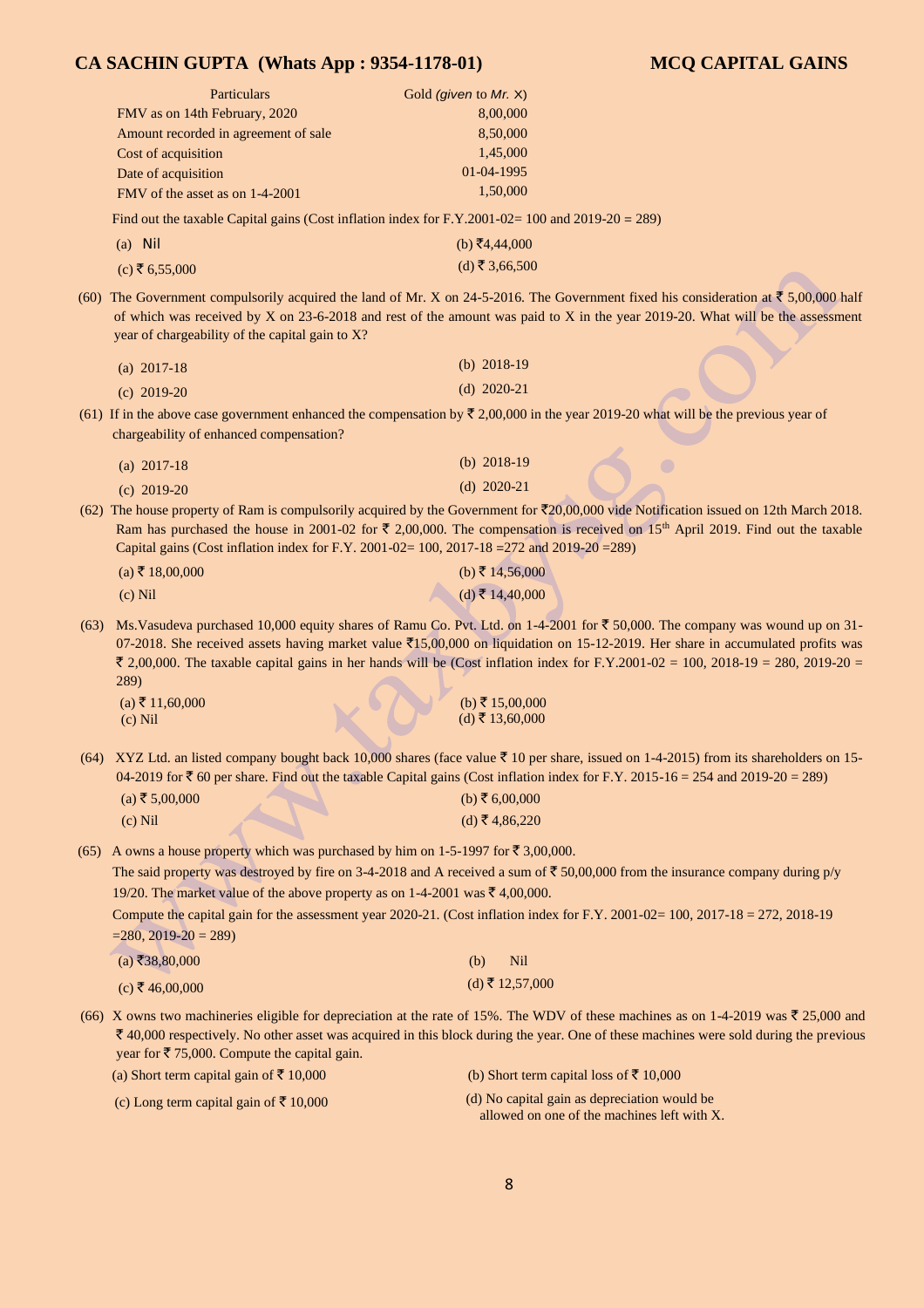- (67) In case of distribution of capital asset on liquidation of the company, the capital gains is chargeable to tax:
- (a) In hands of shareholders (b) In hands of the company
	-
- 
- (c) 'In hands of shareholders as well as company (d) Either in hands of shareholder or in hands of company

(68) X owns two machineries eligible for depreciation at the rate of 15%. The WDV of block of asset on 1-4-2019 was  $\overline{575,000}$ . No other asset was acquired in this block during the year. Such machines were sold during the previous year for  $\bar{c}$ 65,000. Compute the capital gain.

| (a) Short term capital gain of ₹ 10,000                                      | (b) Short term capital loss of ₹10,000                                                                                                 |
|------------------------------------------------------------------------------|----------------------------------------------------------------------------------------------------------------------------------------|
| (c) Long term capital gain of $\bar{\tau}10,000$                             | (d) No capital gain as depreciation would be<br>allowed on one of the machines left with X.                                            |
|                                                                              | (69) Any profits or gains arising from the slump sale effected in the previous year shall be chargeable to income-tax as:              |
| (a) Short term capital gain only                                             | (b) Short term capital gains or Long term capital                                                                                      |
|                                                                              | gains depending upon the period of holding of the undertaking.                                                                         |
| (c) Long term capital gain only                                              | (d) No capital gain but the same will be taxable as<br>business profits.                                                               |
| (70) Slump sale is a result of which of the following type of consideration? |                                                                                                                                        |
| (a) Lump sum Payment                                                         | (b) Adhoc Payment                                                                                                                      |
| (c) Accurate Payment                                                         | (d) Actual Payment                                                                                                                     |
|                                                                              | (71) In computing capital gains in case of slump sale ---------will be taken as cost of acquisition of the undertaking so transferred. |
| (a) Book value                                                               | (b) Net worth                                                                                                                          |

- (c) WDV (d) FMV as on 01-04-2001
- (72) Mr. X has sold his land for a consideration of  $\mathfrak{F}25,00,000$  to Mr. Y. Mr. Y has paid stamp duty of  $\mathfrak{F}3,00,000 \text{ } \text{ } @$  10% of stamp value. The full value of consideration for computing capital gains in hands of Mr. X in accordance with the provisions of Section 50C will be -

| $(a)$ ₹251 akhs                                                        | (b) ₹30 lakhs                                                                                                   |        |
|------------------------------------------------------------------------|-----------------------------------------------------------------------------------------------------------------|--------|
| (c) $\overline{z}$ 281akhs                                             | (d) ₹33 lakhs                                                                                                   | (June, |
|                                                                        | (73) Section 50C makes special provision for determining the full value of consideration in case of transfer of |        |
| (a) Plant an machinery                                                 | (b) Land or building                                                                                            | 2015)  |
| (c) All movable property other than plant &<br>machinery and computers | (d) Computers.                                                                                                  |        |

(74) Mr. X has sold his land for a consideration of  $\overline{2}25,00,000$  to Mr. Y. on 15-04-2018. Mr. Y has paid stamp duty of  $\overline{3}3,00,000$  @ 10% of stamp value. The said land was acquired by Mr. X on 15-07-2016 for  $\bar{\tau}$  12 lakhs. The taxable capital gains in hands of Mr. X will be ...

| (a) $\bar{\tau}$ 13 lakhs | (b) $\bar{\tau}$ 18 1 akhs |
|---------------------------|----------------------------|
| (c) ₹16 lakhs             | (d) ₹ 10 lakhs             |

(75) Mr. X has sold his land for a consideration of  $\overline{2}25,00,000$  to Mr. Y. on 15-04-2018. Mr. Y has paid stamp duty of  $\overline{3},00,000$  @ 10% of stamp value. The said land was acquired by Mr. X on 15-07-2016 for  $\overline{5}12$  lakhs. X was not satisfied with the stamp value and his case was referred to Valuation officer. The valuation officer determined the value  $\overline{z}$  lakhs. The taxable capital gains in hands of Mr. X will be -

| $(a)$ ₹13 lakhs | (b) ₹14 1 akhs  |
|-----------------|-----------------|
| (c) ₹1 lakhs    | (d) ₹ 18 1 akhs |

(76) Mr. X has sold his land for a consideration of  $\overline{2}25,00,000$  to Mr. Y. on 15-04-2019. Mr. Y has paid stamp duty of  $\overline{5}3,00,000$  @ 10% of stamp value. The said land was acquired by Mr. X on 15-07-2018 for  $\text{\textoverline{5}}121$ akhs. Mr. X was not satisfied with the stamp value and his case was referred to Valuation officer. The valuation officer determined the value  $\overline{535}$  lakhs. The taxable capital gains in hands of Mr. X will be -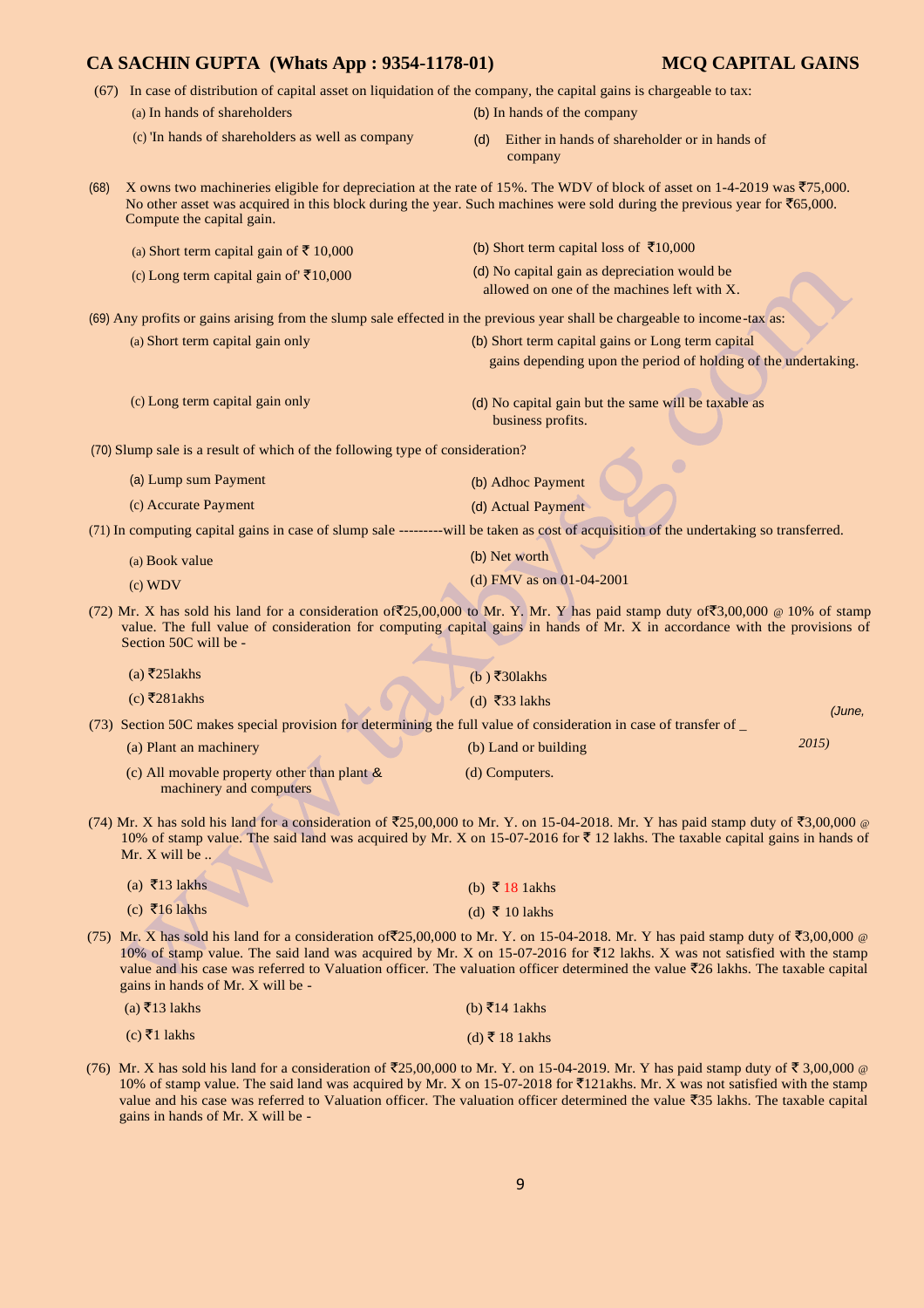| (a) ₹23 lakhs  | (b) ₹ 14 lakhs |
|----------------|----------------|
| (c) ₹ 10 lakhs | (d) ₹ 181akhs  |

(77) X sold his vacant site on 30-09-2019 for  $\bar{\tau}$  7,00,000. It was acquired by him on 01-10-2007 for  $\bar{\tau}$  1,50,000. The State stamp valuation authority fixed the value of the site at the time of transfer at  $\bar{\tau}13,00,000$ .Compute capital gains in the hands of X. (Cost inflation index for F.Y. 2007-08 = 129 and 2019-20 = 289)

| $(a)$ ₹9,63,953 | (b) ₹ 6,00,000 |
|-----------------|----------------|
| (c) ₹ 5,50,000  | (d) ₹ 3,74,420 |

(78) Where any capital asset was on any previous occasion the subject of negotiations for its transfer, any advance or other money received and retained by the assessee on 15/04/2019, in respect of such negotiation shall be:

| (a) Deducted from cost of acquisition         | (b) Treated as income from other sources |
|-----------------------------------------------|------------------------------------------|
| (c) Deducted from full value of consideration | (d) Treated as Business Income           |

(79) X Limited has transferred its Unit N to Y Limited by way of slump sale on November 30, 2019 for lump sum consideration of  $\bar{\tau}$  400 lakhs. The undertaking was acquired on 1-4-2001 for  $\bar{\tau}$  120 lakhs. The net worth of the undertaking on the date of transfer is  $\bar{\tau}$  200 lakhs. Find out the taxable Capital gains (Cost inflation index for F.Y. 2001-02= 100 and 2019-20 = 289)

| (a) ₹ 200 lakhs | (b) ₹400 lakhs |  |
|-----------------|----------------|--|
| (c) ₹ Nil       | (d) ₹ 64 lakhs |  |

(80) Mr. X received an advance of  $\bar{\xi}$  51,000 occasion of agreement of sale of a capital asset on 15-07-2019. The same was forfeited by him. The said advance money will be \_\_\_\_\_\_\_\_\_\_\_and shall \_\_\_\_\_\_\_\_\_\_\_\_\_\_

| (a) | Taxable as Income from other sources, be                                       | (b) | Taxable as Income from other sources, not be                                   |
|-----|--------------------------------------------------------------------------------|-----|--------------------------------------------------------------------------------|
|     | reduced from cost of acquisition of the asset.                                 |     | reduced from cost of acquisition of the asset.                                 |
| (c) | Taxable as Capital Gains, be reduced from cost<br>of acquisition of the asset. |     | Taxable as Capital Gains, be reduced from cost of<br>acquisition of the asset. |

(81) Bonus shares were allotted to Mr. K for  $\bar{\xi}$  2,00,000 on 1<sup>st</sup> April 1995. The Fair market value of the shares on 1<sup>st</sup> April,2001 was  $\bar{\xi}$ 2,25,000. What will be the cost of acquisition?

| (a) ₹ 2,00,000 | (b) ₹ 2,25,000    |
|----------------|-------------------|
| $(c)$ Nil      | (d) None of these |

(82) Compute the net taxable capital gains of on the basis of the following information:

A house was purchased on 01-05-2007 for  $\bar{\xi}$  4,50,000 and was used as a residence by the owner. The owner had contracted to sell this property in June, 2019 for  $\bar{\tau}$  10,00,000 and had received an advance of  $\bar{\tau}$  70,000 towards sale. The intending purchaser did not proceed with the transaction and the advance was forfeited by the owner. The sum so forfeited has been included in the total income of the assessee as per the provisions of Section 56(2). The property was sold in December, 2019 for  $\bar{\tau}$  15,00,000. (Cost inflation index for F.Y. 2007-08 = 129 and 2019-20 = 289)

| $(a)$ ₹ 4,91,860 | (b) ₹ Nil      |
|------------------|----------------|
| (c) ₹ 6,48,682   | (d) ₹ 10,50,00 |

(83) Compute the net taxable capital gains of Smt. Meenu on the basis of the following information:

A house was purchased on 01-05-2007 for  $\bar{\epsilon}$  4,50,000 and was used as a residence by the owner. The owner had contracted to sell this property in June, 2010 for  $\bar{\xi}$  10,00,000 and had received an advance of  $\bar{\xi}$  70,000 towards sale. The intending purchaser did not proceed with the transaction and the advance was forfeited by the owner. The property was sold in April, 2019 for  $\bar{\tau}$  15,00,000. (Cost inflation index for F.Y. 2007-08 = 129, 2010-11 = 167 and 2019-20 = 289)

| $(a)$ ₹ 6,48,682 | $(b)$ Nil      |
|------------------|----------------|
| (c) ₹4,91,860    | (d) ₹10,50,000 |

(84) Mahesh acquired 1,000 equity shares  $\bar{\tau}$  10 each in a listed company for  $\bar{\tau}$  35,000 on 1<sup>st</sup> July, 2011. The company issued 1,000 rights shares in April, 2013 at  $\bar{\tau}$  15 per share. The company issued 2,000 bonus shares in June, 2019. The market price was  $\bar{\tau}$  50 per share before bonus issue and ` 25 after such issue. The cost of acquisition of bonus shares would be - *(June 2016)* 

| $(a)$ Nil    | (b) ₹ 20,000   |
|--------------|----------------|
| (c) ₹ 50,000 | (d) ₹ 1,00,000 |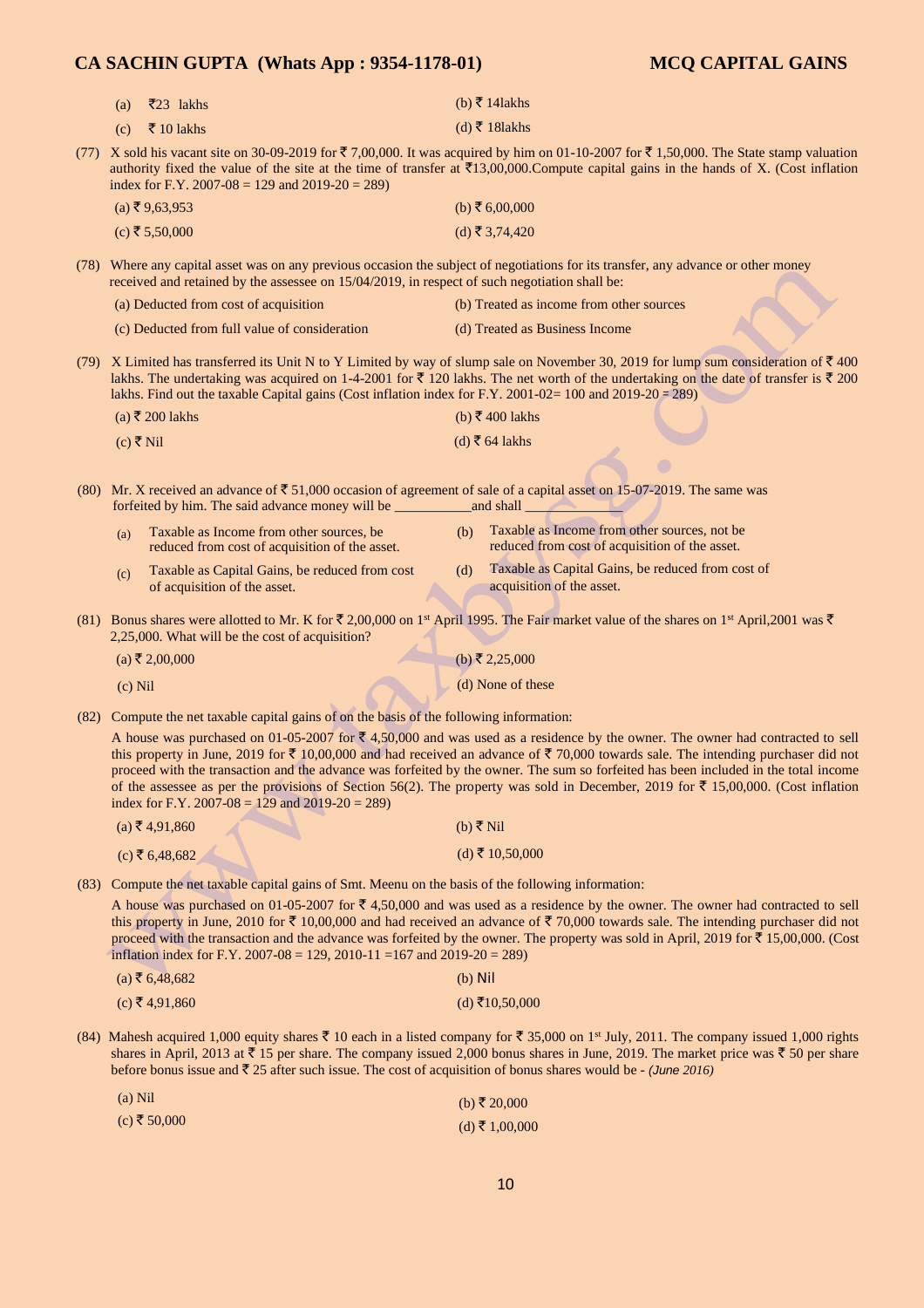| <b>EXEMPTIONS FROM CAPITAL GAINS</b> |       |                                                                                                                                                                              |     |                                                                                                                                                                                                                                                                                                                                                                                                 |
|--------------------------------------|-------|------------------------------------------------------------------------------------------------------------------------------------------------------------------------------|-----|-------------------------------------------------------------------------------------------------------------------------------------------------------------------------------------------------------------------------------------------------------------------------------------------------------------------------------------------------------------------------------------------------|
|                                      |       | $(85)$ Capital gain on sale of residential house property is exempted $u/s$ 54 if it is :                                                                                    |     |                                                                                                                                                                                                                                                                                                                                                                                                 |
|                                      | (a)   | Long term capital gain                                                                                                                                                       | (b) | Short term capital gain                                                                                                                                                                                                                                                                                                                                                                         |
|                                      | (c)   | Any of the above two                                                                                                                                                         | (d) | None of these                                                                                                                                                                                                                                                                                                                                                                                   |
|                                      |       | (86) The benefit of exemption under Section 54 is available to:                                                                                                              |     |                                                                                                                                                                                                                                                                                                                                                                                                 |
|                                      | (a)   | Individual                                                                                                                                                                   | (b) | <b>HUF</b>                                                                                                                                                                                                                                                                                                                                                                                      |
|                                      | (c)   | <b>Both Individual and HUF</b>                                                                                                                                               | (d) | Any person                                                                                                                                                                                                                                                                                                                                                                                      |
|                                      |       | (87) The benefit of exemption under Section 54 is available when following capital asset is transferred                                                                      |     |                                                                                                                                                                                                                                                                                                                                                                                                 |
|                                      |       | (a) Long term residential house property                                                                                                                                     |     | (b) Short term residential house property                                                                                                                                                                                                                                                                                                                                                       |
|                                      |       | (c) Long term residential plot of land                                                                                                                                       |     | (d) Short term residential plot of land                                                                                                                                                                                                                                                                                                                                                         |
|                                      |       | years of transfer of capital asset:                                                                                                                                          |     | (88) For claiming the benefit of exemption under Section 54 _---------new residential house property must be purchased within 2                                                                                                                                                                                                                                                                 |
|                                      | (a)   | $\blacksquare$                                                                                                                                                               |     | (b) 2, if LTCG upto 2 crores                                                                                                                                                                                                                                                                                                                                                                    |
|                                      | (c)   | $\overline{3}$                                                                                                                                                               |     | (d) Either a or b                                                                                                                                                                                                                                                                                                                                                                               |
|                                      |       | transfer of capital asset:                                                                                                                                                   |     | (89) For claiming the benefit of exemption under Section 54, new residential house property must be contructed within of                                                                                                                                                                                                                                                                        |
|                                      |       | $(a)$ 1 year                                                                                                                                                                 |     | $(b)$ 2 years                                                                                                                                                                                                                                                                                                                                                                                   |
|                                      |       | $(c)$ 3 years                                                                                                                                                                |     | (d) $4 \text{ years}$                                                                                                                                                                                                                                                                                                                                                                           |
|                                      |       | --------- after transfer of capital asset:                                                                                                                                   |     | (90) For claiming the benefit of exemption under Section 54, new residential house property must be purchased within                                                                                                                                                                                                                                                                            |
|                                      |       | $(a)$ 1 year                                                                                                                                                                 |     | $(b)$ 2 years                                                                                                                                                                                                                                                                                                                                                                                   |
|                                      |       | $(c)$ 3 years                                                                                                                                                                |     | $(d)$ 4 years                                                                                                                                                                                                                                                                                                                                                                                   |
|                                      |       |                                                                                                                                                                              |     | (91) Under section 54, in case if the new asset is transferred within of its purchase or construction, then its cost of<br>acquisition shall be reduced by the amount of the capital gains exempted earlier for the purpose of computing capital gains on transfer of such new asset.                                                                                                           |
|                                      |       | $(a)$ 1 year                                                                                                                                                                 |     | $(b)$ 2 years                                                                                                                                                                                                                                                                                                                                                                                   |
|                                      |       | $(c)$ 3 years                                                                                                                                                                |     | $(d)$ 4 years                                                                                                                                                                                                                                                                                                                                                                                   |
|                                      |       | (92) For availing exemption under section 54, which amount is eligible for availing exemption?                                                                               |     |                                                                                                                                                                                                                                                                                                                                                                                                 |
|                                      |       | (a) Purchase/Construction of one residential house (b) Deposit in capital gain account scheme upto due<br>property upto due date of return of income only.                   |     | date of return of income only.                                                                                                                                                                                                                                                                                                                                                                  |
|                                      | (c)   | Purchase/Construction of residential house<br>property upto due date of return of income and<br>deposit in capital gain account scheme upto<br>due date of return of income. | (d) | Purchase / construction after three years from the<br>transfer date.                                                                                                                                                                                                                                                                                                                            |
|                                      |       | capital gains earned during a previous year -                                                                                                                                |     | (93) Under which section, the assessee has to reinvest the entire net consideration to claim full exemption for the long-term<br>(June 2016)                                                                                                                                                                                                                                                    |
|                                      |       | (a) Section 54EC                                                                                                                                                             |     | (b) Section 54F                                                                                                                                                                                                                                                                                                                                                                                 |
|                                      |       | (c) Section 54GA                                                                                                                                                             |     | (d) Section 54D                                                                                                                                                                                                                                                                                                                                                                                 |
|                                      | :289. |                                                                                                                                                                              |     | (94) Ms.Sheela sold a residential building in Jodhpur for ₹15,00,000 on 1-7-2019. The building was acquired for ₹1,50,000 on 1-6-<br>2007. She paid brokerage @ 2% at the time of sale of the building. She invested ₹ 7lakhs in purchase of a residential building<br>in December, 2019. Compute her taxable capital gains for the A.Y. 2020-21. Cost inflation index: 2007-08 : 129 ; 2019-20 |
|                                      |       | (a) $\bar{x}$ 11,33,953                                                                                                                                                      |     | $(h)$ $\overline{f}$ 4 22 052                                                                                                                                                                                                                                                                                                                                                                   |

| (a) 11, 33, 733 | (b) $\bar{x}$ 4,33,953 |
|-----------------|------------------------|
| $(c)$ Nil       | (d) ₹7,00,000          |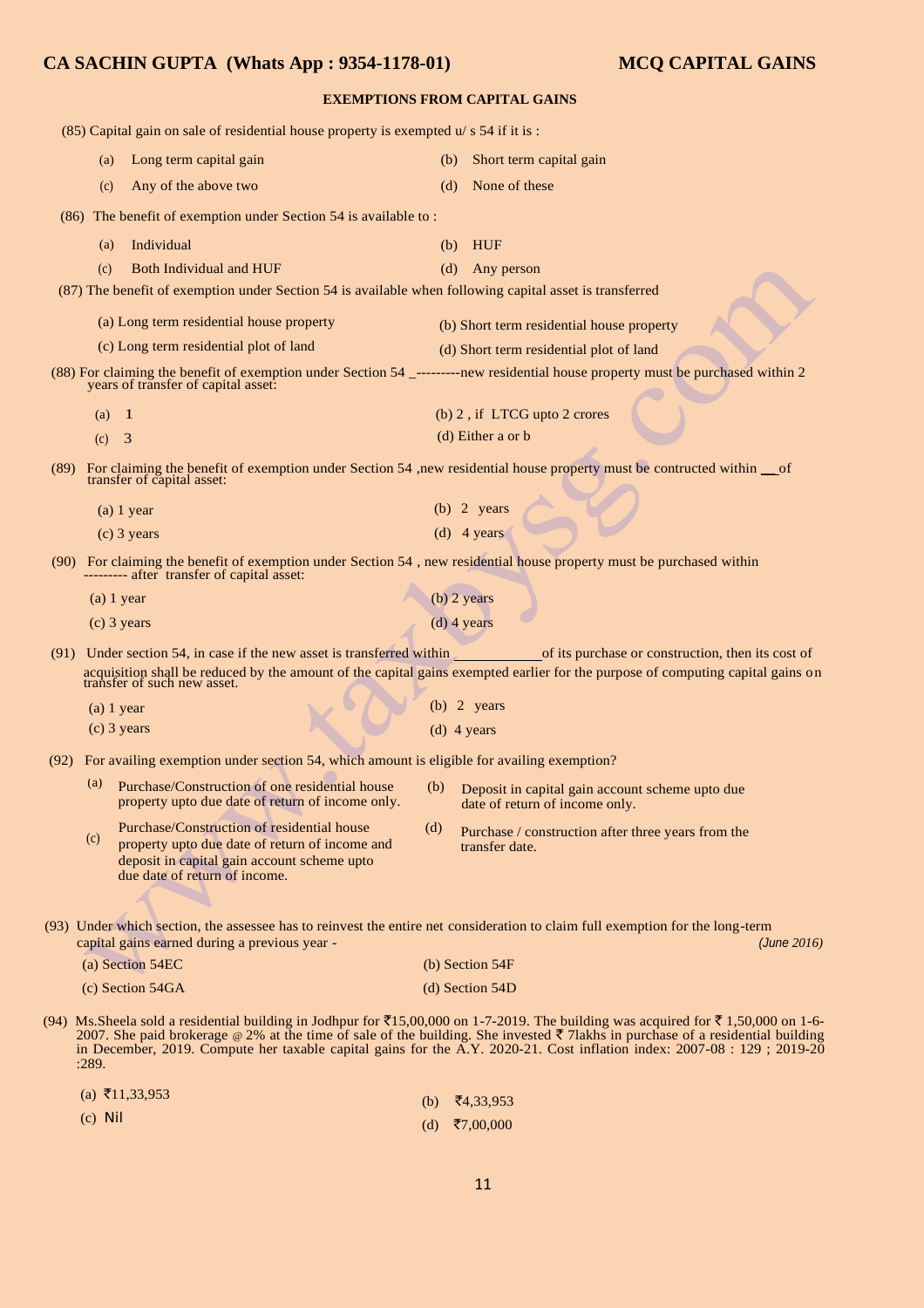(95) For claiming exemption under Section 54B, Short term or long term capital asset being land which, in the immediately --------- -- preceding the date on which the transfer took place, was being used by the HUF or individual or his parents for agricultural purposes. (a) 1 year (b) 2 years (c) and  $\frac{1}{2}$  years (c) 2 years (b) 2 years (c) 2 years (c) 2 years (c) 2 years (c) 2 years (c) 2 years (c) 2 years (c) 2 years (c) 2 years (c) 2 years (c) 2 years (c) 2 years (c) 2 years (c) 2 y (c) 3 years (d) 4 years

(96) The benefit of exemption under Section 54D in respect of Capital gain on compulsory acquisition of land and buildings in certain cases is admissible to -

| (a) Individual | (b) HUF        |
|----------------|----------------|
| (c) AOP        | (d) Any person |

(97) The exemption available on investment in certain bonds u/s 54EC is available to :

| (a) Individual | (b) HUF        |
|----------------|----------------|
| (c) AOP        | (d) Any person |

(98) In order to enjoy exemption under section 54EC, the resultant long-term capital gains should be invested in specified bonds within a period of \_\_\_\_\_\_ from the date of transfer.

| (a) $36$ Months | $(b)$ 4 Months  |
|-----------------|-----------------|
| $(c) 6$ Months  | $(d)$ 12 Months |

(99) For claiming exemption under section 54EC the investment in bonds must be made within \_\_\_\_\_\_\_\_\_\_\_\_\_\_ of transfer of long term capital asset and the amount of investment 6 months, can be made in the financial year in

| (b)<br>(a) 6 months, can be made in the financial year in<br>which the asset is transferred and in the next<br>financial year and the same cannot exceed $\bar{\epsilon}$ 50 lakhs. | o months, can be made in the mianeral year in<br>which the asset is transferred and in the next<br>financial year and the same cannot exceed $\bar{\tau}100$<br>lakhs. |
|-------------------------------------------------------------------------------------------------------------------------------------------------------------------------------------|------------------------------------------------------------------------------------------------------------------------------------------------------------------------|
| (c) One year, can be made in the financial year in<br>(d)<br>which the asset is transferred and in the next                                                                         | One year, can be made in the financial year in<br>which the asset is transferred and in the next<br>financial year and the same cannot exceed $\bar{\tau}$ 100         |

financial year and the same cannot exceed  $\bar{z}$ 50 lakhs.

(100) The maximum amount of investment in bonds during  $F/Y$  of transfer and next  $F/Y$  for claiming exemption u/s 54EC is -

lakhs.

| $(a)$ ₹10 lakhs                                                                           | (b) No limit                                                                                                                                                                                                                                                            |                     |
|-------------------------------------------------------------------------------------------|-------------------------------------------------------------------------------------------------------------------------------------------------------------------------------------------------------------------------------------------------------------------------|---------------------|
| (c) $\overline{z}$ 251akhs                                                                | (d) ₹ 50 lakhs                                                                                                                                                                                                                                                          |                     |
|                                                                                           | (101) For claiming exemption under section 54EC the investment in bonds must be made within ________                                                                                                                                                                    | of transfer of long |
| term capital asset.                                                                       |                                                                                                                                                                                                                                                                         |                     |
| $(a) 6$ month                                                                             | $(b)$ 1 year                                                                                                                                                                                                                                                            |                     |
| $(c)$ 2 years                                                                             | $(d)$ 3 years                                                                                                                                                                                                                                                           |                     |
|                                                                                           | (102) A residential house is sold for $\bar{\tau}$ 90 lakh and the long-term capital gains computed are $\bar{\tau}$ 50 lakh. The assessee bought two<br>residential house for ₹ 30 lakh and ₹ 20 lakh respectively. The amount eligible for exemption u/s 54 would be- | (Dec.2015)          |
| $(a)$ ₹20 lakh                                                                            | (b) ₹30 lakh                                                                                                                                                                                                                                                            |                     |
| $(c)$ ₹ 50 lakh                                                                           | $(d)$ Nil.                                                                                                                                                                                                                                                              |                     |
| (103) For claiming exemption under section 54EC the investment must be made in bonds of - |                                                                                                                                                                                                                                                                         |                     |
| (a) NHAI or NABARD                                                                        | (b) RECL or NABARD                                                                                                                                                                                                                                                      |                     |
| (c) NABARD or PFC                                                                         | (d) NHAI or RECL or SPECIFIED BONDS                                                                                                                                                                                                                                     |                     |
|                                                                                           | (104) The benefit of exemption under Section 54F is available when following capital asset is transferred                                                                                                                                                               |                     |
| (a) Long term residential house property                                                  | (b) Any long term capital asset other than<br>residential house property                                                                                                                                                                                                |                     |
| (c) Short term residential house property                                                 | (d) Short term capital asset other than residential<br>house property                                                                                                                                                                                                   |                     |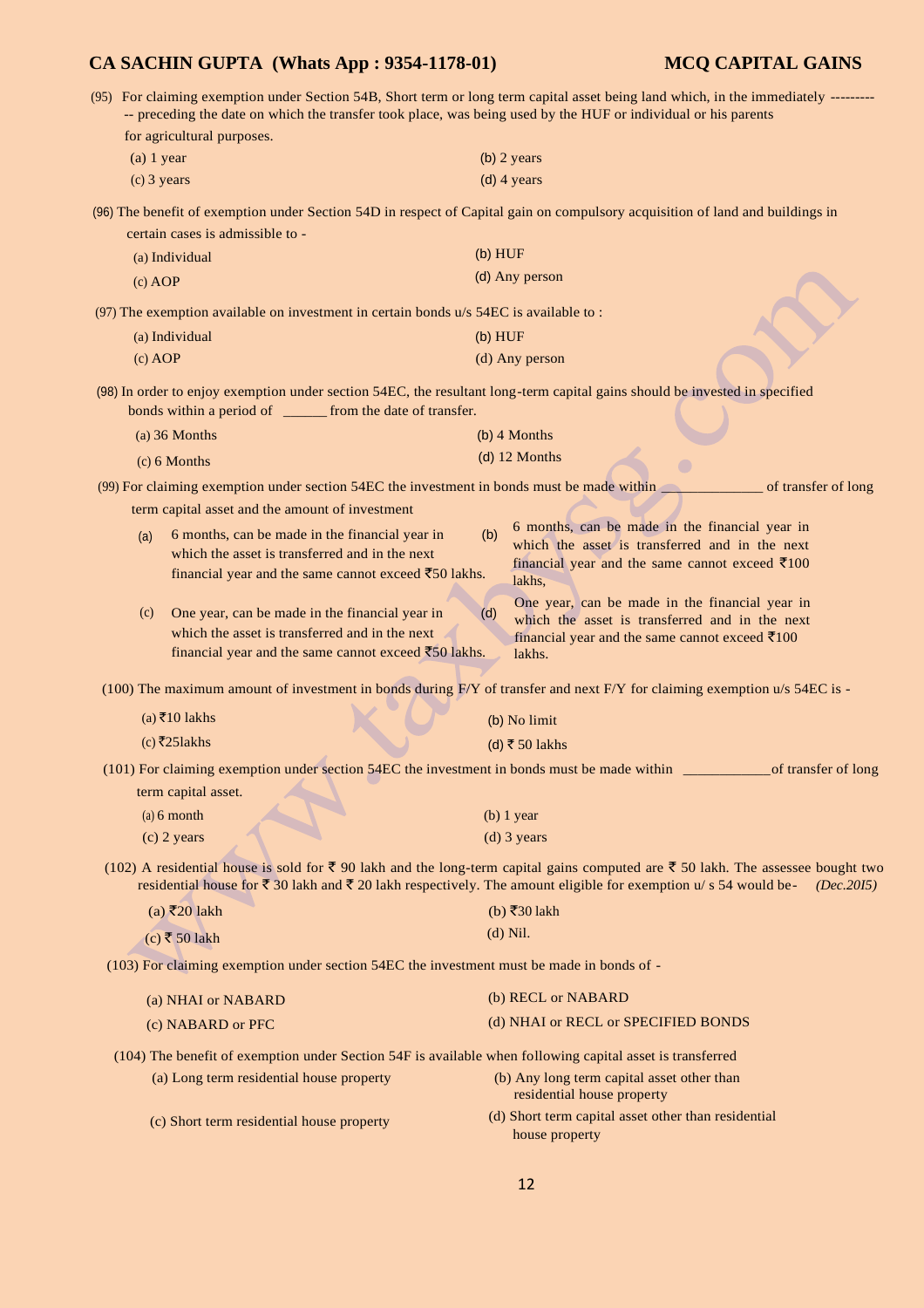(105) For claiming exemption under section 54F, the assessee must not own \_\_\_\_\_ on the date of transfer of the original asset:

- (a) more than 1 residential house, other than the (b) more than 2 residential house, other than the new house new house new house new house new house
	-

(c) more than 3 residential house, other than the (d) more than 4 residential house, other than the new house

(106) For claiming exemption under section 54F, the assessee has to invest \_\_\_\_\_\_\_\_\_\_\_\_\_\_ for purchase or construction of residential house property :

| (a) Full value of consideration | (b) Net Consideration         |
|---------------------------------|-------------------------------|
| (c) The amount of capital gains | (d) Cost of asset transferred |

(107) Under Section 54F, Where the assessee purchases within a period of 2 years, or constructs within a period of 3 years, after the date of the transfer of the original asset, any residential house, other than the new asset, \_

| (a) | then the capital gain exempted earlier shall be<br>(b)<br>deemed to be income chargeable under the head<br>"Capital gains" of the previous year in which such<br>residential house is purchased or constructed. | then the capital gain exempted earlier shall be<br>deemed to be income chargeable under the head<br>"Capital gains" of the previous year in which<br>original capital asset is sold or transferred. |
|-----|-----------------------------------------------------------------------------------------------------------------------------------------------------------------------------------------------------------------|-----------------------------------------------------------------------------------------------------------------------------------------------------------------------------------------------------|
| (c) | then the assessee will be further entitled<br>(d)<br>exemption equal to the cost of new asset acquired                                                                                                          | Then the capital gains which was earlier exempt<br>from tax shall be deemed to be short term capital<br>gains in the year in which original asset is                                                |

(108) The exemption under section 54EC is withdrawn if the transfer of new asset, conversion thereof in money or taking loan or advance on its security within \_\_\_\_\_ years from the date of its acquisition.

transferred.

| (a) $1$ |  |                |  |
|---------|--|----------------|--|
| (c) 5   |  | (b) 3<br>(d) 4 |  |

exemption equal to the cost of new asset acquired

or constructed.

(109) Abhishek sells a plot of land on 8<sup>th</sup> July, 2019 for  $\bar{\tau}$  40 lakh and paid brokerage on its sale @ 1%. He had purchased this plot on 19<sup>th</sup> December, 2006 for  $\bar{\tau}$  4,20,000. On 1<sup>st</sup> February, 2020, he purchased a residential house for  $\bar{\tau}$  15 lakh. He owns one residential house on 8<sup>th</sup> July, 2019. The cost inflation index for 06-07 was 122 and for 2019-20 is 289. Find out the amount of capital gains chargeable to tax for the assessment year 2020-21 :

| (a) ₹18,41,945 | (b) ₹40,00,000  |
|----------------|-----------------|
| $(c)$ Nil      | (d) ₹ 18,48,790 |

(110) The exemption under Section 54G of Capital gain on shifting of undertaking from urban area to any area other than urban area is available to :

| (a) Individual | (b) HUF                |
|----------------|------------------------|
| (c) Any person | (d) None of the above. |

(111) For claiming exemption under section 54G, an assessee has to invest the resultant capital gains within a specified period. Which of the following is not eligible for such investment - *(June, 2015) (June, 2015)* 

| (a) Furniture  | $(b)$ Land              |
|----------------|-------------------------|
| $(c)$ Building | (d) Plant or machinery. |

(112) Capital gain on shifting of undertaking from urban area to any area other than urban area under section 54G is exempted if it is a :

| (a) Long term capital gain | (b) Short term capital gain |
|----------------------------|-----------------------------|
| (c) No exemption available | (d) Both (a) $\&$ (b)       |

(113) The exemption under Section 54GB of capital gains arising from transfer of residential property is available to :

- (a) Individual (b) HUF
	- (c) Any person (d) Both (a)  $\&$  (b)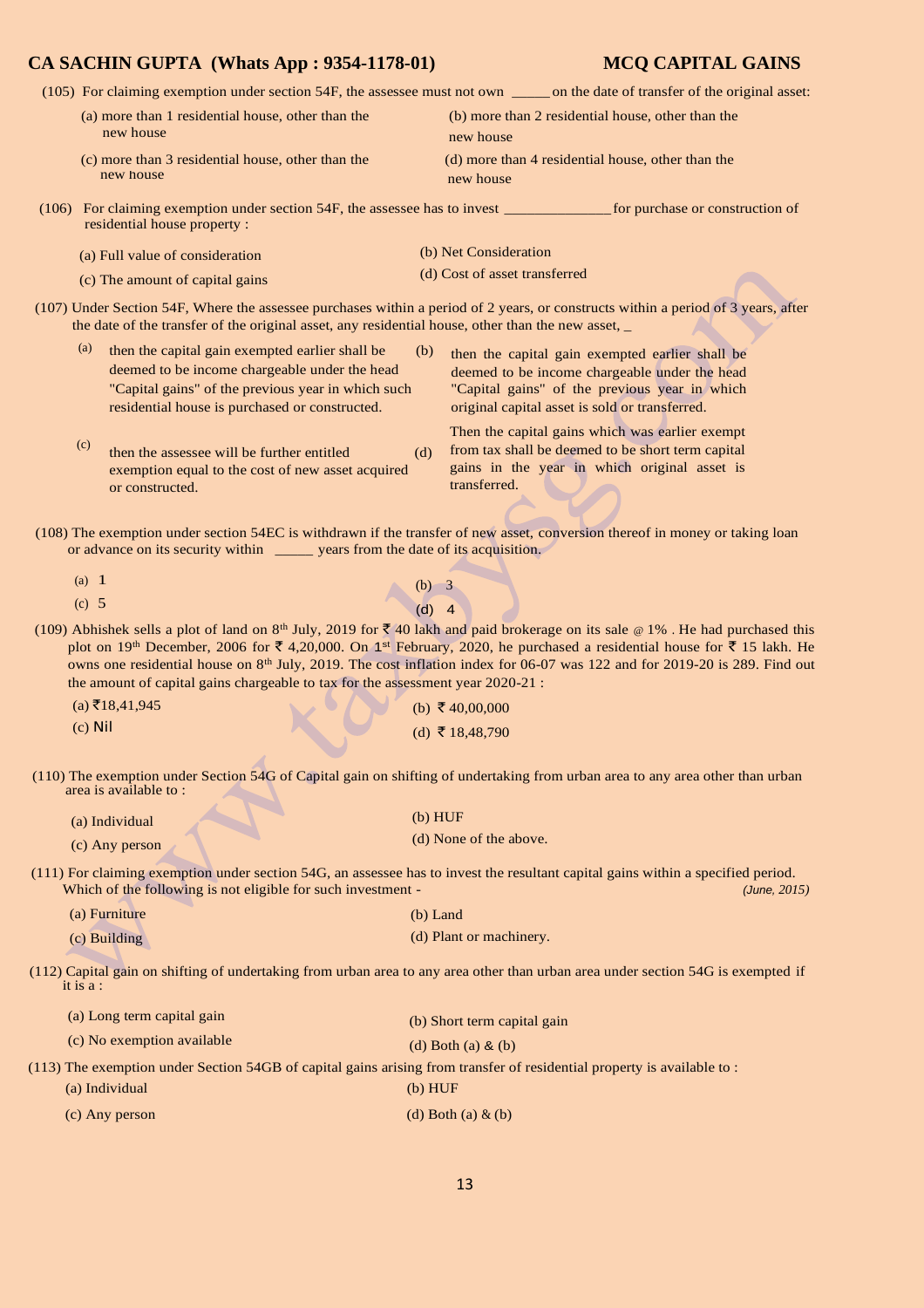(114) Capital gain on transfer of residential property under section 54GB is exempted if it is a : (a) 'Long term capital gain (c) No exemption available (b) Short term capital gain (d) Both (a) & (b) (115) Capital gain on shifting of undertaking to SEZ under section 54GA is exempted if it is a : (a) Long term capital gain (b) Short term capital gain (c) No exemption available (d) Both (a)  $\&$  (b) (116) Who is eligible for exemption in the above case? (a) Individual (b) HUF (c) Any person (d) None of the above. (117) The amount of exemption under section 54GA is: (a) Lower of capital gain or investment in new (b) Lower of capital gains or cost incurred. asset. (c) As determined by assessing officer (d) None of the above. (118) "New asset" for the purpose of section 54GB does not include: (a) any machinery or plant which, before its (b) any machinery or plant installed in any office installation by the assessee, was used either premises or any residential accommodation, within or outside India by any other person; including accommodation in the nature of a guest house (c) any office appliances including computers or (d) All of these. computer software; (119) For the purpose of section 54GB, "Eligible company" must be engaged in : (a) Eligible start up (c) Trading of article or thing; (b) Manufacturing of any article or thing (d) Provision of services (120) For the purpose of section 54GB, the eligible assessee must own more than \_\_\_\_\_\_\_\_\_\_\_\_of the share capital or more than \_\_\_\_ of the voting rights in the eligible company: (a) 50; 75 (c) 25; 25 (b) 50; 50 (d) 75; 75 (121) With a view to ascertaining the fair market value of a capital asset, the Assessing Officer may refer the valuation of a capital asset to a Valuation Officer in a case where the value of the asset as claimed by the assessee is in accordance with the estimate made by a registered if the Assessing Officer is of opinion that- (a) That the fair market value of the asset exceeds (b) That the fair market value of the asset exceeds the value of the asset as claimed by the assessee the value of the asset as claimed by the assessee by  $\overline{x}$  25,000 by 15% of the value claimed by the assessee; (c) (a) or (b) (d) None of these (122) Compute the tax liability for assessment year 2020-21 of resident individual (30 yrs) who is having long term capital gains of  $\bar{\xi}$  5,00,000 and has no other income - $(a)$ ₹37,500 (c) Nil (b)  $\overline{5}39,000$ (d) ₹52,000 (123) Compute the tax liability for assessment year 2020-21 of non-resident individual(30 yrs) who is having long term capital gains of  $\bar{\tau}$  5,00,000 and has no other income - $(1, 7, 1, 0, 1, 0, 0, 0)$ (b)  $\bar{x}$  52,000

| $(a) \leq 1,04,000$ | $\sqrt{v}$ $\sqrt{v}$ , $\sqrt{v}$ |
|---------------------|------------------------------------|
| (c) ₹ Nil           | (d) ₹39,000                        |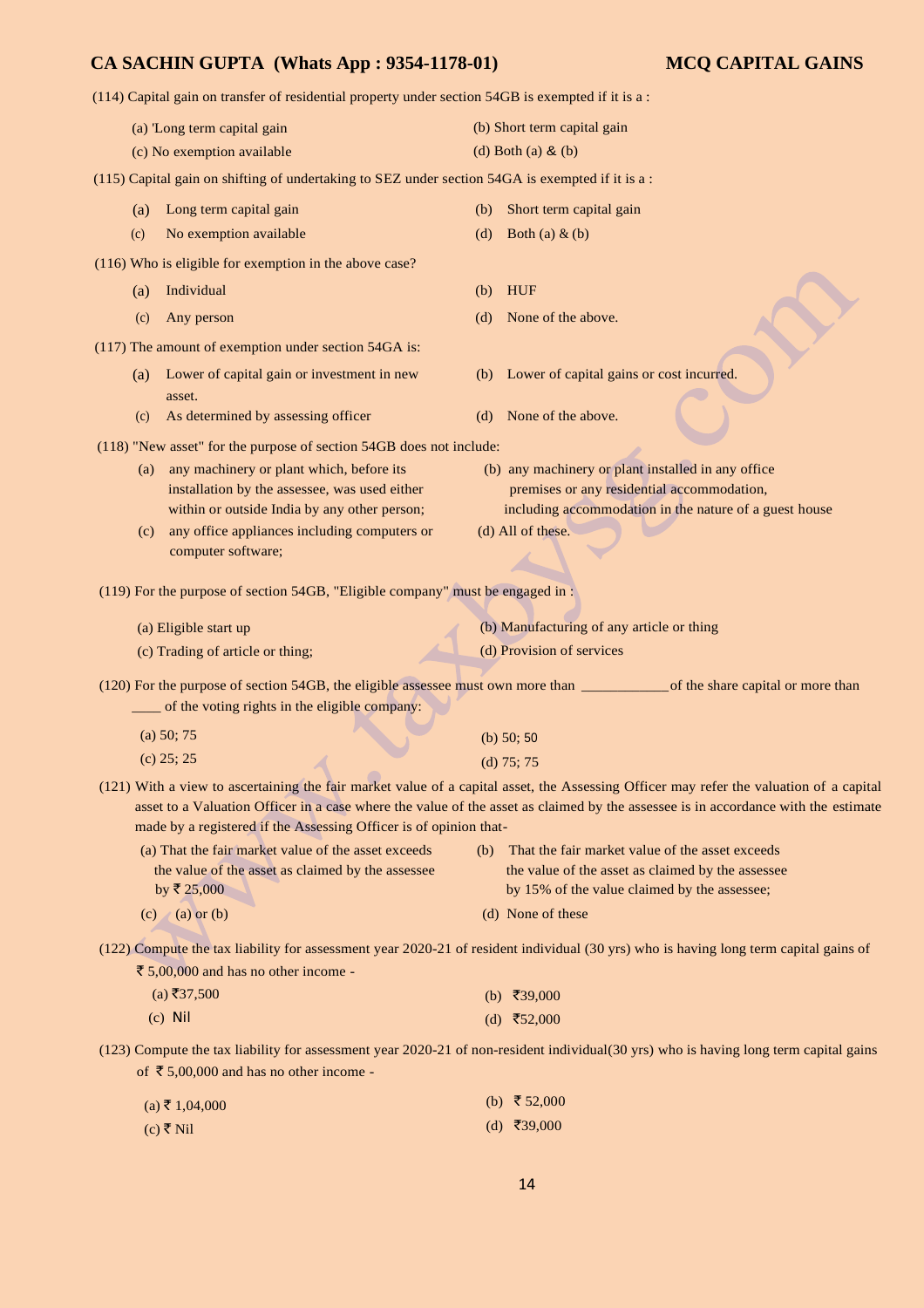*(June, 2015)* 

(124) Compute the tax liability for assessment year 2020-21 of resident individual(30 yrs) who is having income from short term capital gains of  $\overline{5,00,000}$  arising on transfer of equity shares listed in recognized stock exchange on which securities transaction is paid and has no other income;

|           | (a) ₹26,000 | (b) ₹78,000 |
|-----------|-------------|-------------|
| $(c)$ Nil |             | (d) ₹40,000 |

(125) Compute the tax liability for assessment year 2020-21 of resident individual(30 yrs) who is having income from short term capital gains of  $\bar{\zeta}$ 2,00,000 arising on transfer of equity shares listed in recognized stock exchange on which securities transaction is paid and long term capital gains of  $\bar{c}3,00,000$  on transfer of land and has has no other income -----(a) ₹39,140 (b) ₹ 28,600

| $(c)$ ₹Nil | (d) ₹52,000 |
|------------|-------------|

(126) Where an urban agricultural land owned by an individual, continuously used by him for agricultural purposes for a period of **prior** prior to the date of transfer, is compulsorily acquired under law and the compensation is determined by the Central Government, resultant capital gain is exempt.

| (a) On year     | (b) Two years  |
|-----------------|----------------|
| (c) Three years | $(d) 6$ months |

(127) Mr. X acquired 1000 shares of XYZ ltd. listed in recognised stock exchange on 12th July 2016 for  $\bar{\tau}1,20,000$ . He sold the shares for  $\bar{\zeta}$ 2,85,000 on 10<sup>th</sup> September 2019. The transaction was carried out through recognised stock exchange and securities transaction tax was paid. The cost inflation index for 2016-17 was 264 and for 2019-20 is 289. His Total Income shall be

| $(a)$ ₹1,65,000 | (b) ₹1,53,636 |
|-----------------|---------------|
| $(c)$ Nil       | (d) ₹2,10.500 |

(128) Long-term capital gains on zero coupon bonds are chargeable to tax \_

(a) @ 20% computed after indexation of such bonds (b) @ 10% computed without indexation of such bonds

(c) Higher of  $(A)$  or  $(B)$  (d) Lower of  $(A)$  or  $(B)$ .

(129) When shares of a listed company held for more then 12 months are transferred privately for  $\bar{z}8$  lakh, with original cost of acquisition of  $\overline{\xi}$ 1lakh whose indexed cost of acquisition is  $\overline{\xi}$ 2lakh, LTCG would be - (Dec. 2015)

(a) Nil  $(c)$ ₹5,00,000 (b) ₹6,00,000  $(d)$  ₹7,00,000

(130) Short-term capital gains arising from the transfer of equity shares in a company or units of an equity oriented fund or units of a business trust charged with security transaction tax are subject to income-tax at the rate of - *(June 2016)* 

(a) 10%

(c) 20%

(b) 15% (d) Normal rate